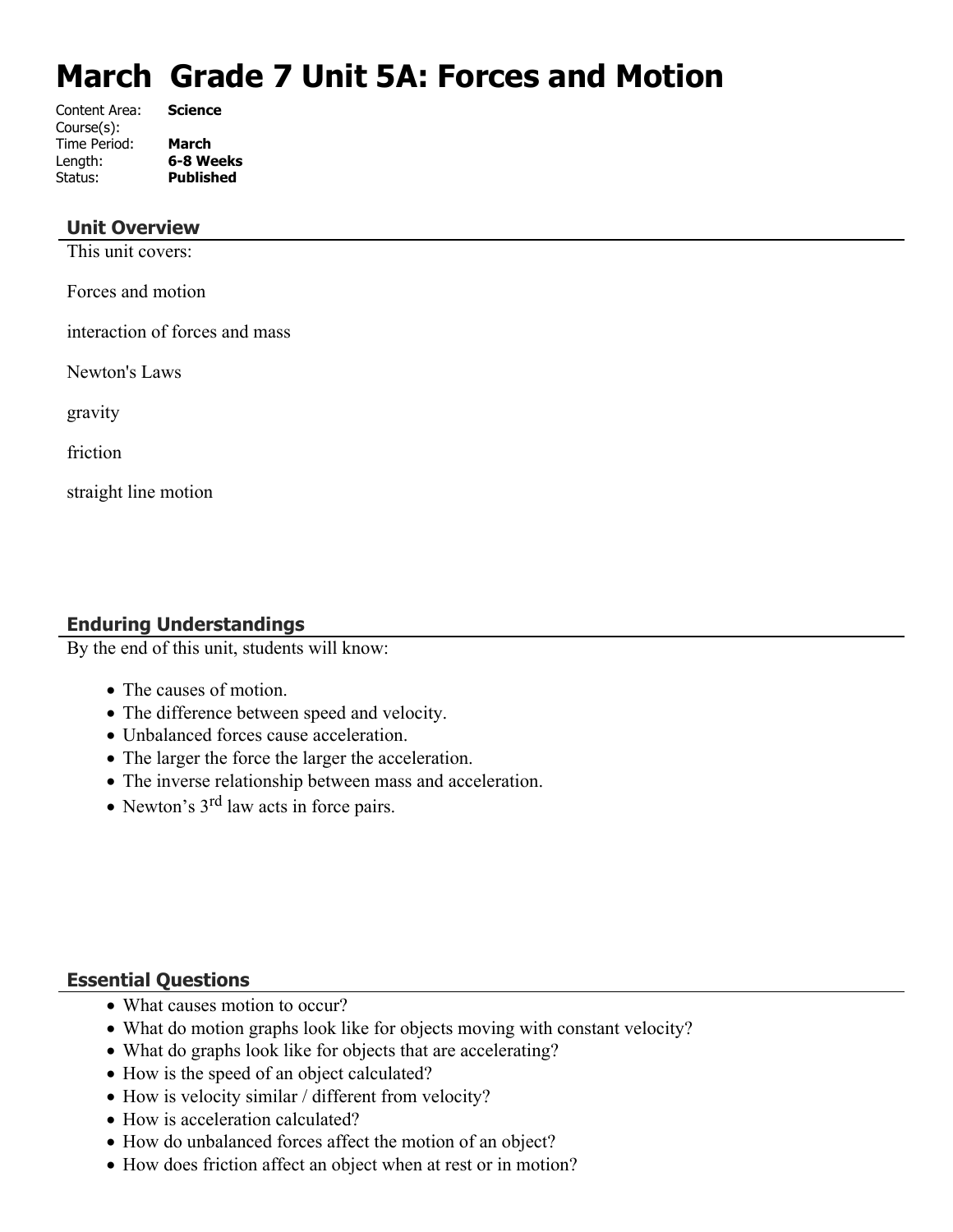- What are the biggest factors that affect the force of gravity?
- How is weight calculated?
- What does Newton's  $1<sup>st</sup>$  law state about objects at rest or in motion?
- How does the mass of an object and the force acting on that object affect the object's acceleration?
- $\bullet$  How can Newton's 3<sup>rd</sup> law of motion be used to explain the motion of a rocket?
- What factors affect the momentum of an object?
- How is momentum different from inertia?

# **Instructional Strategies & Learning Activities**

# **INTERACTIONS OF FORCES AND MASS**

# **The Five Es**

# **The Five E Instructional Model**

Science Techbook follows the [5E instructional model](https://app.discoveryeducation.com/player/view/assetGuid/d5b85b47-f169-4824-9b92-ac33f9e61c1e). The provided Model Lesson: Interaction of Force and [Mass](https://gtm-media-3.discoveryeducation.com/v3.4/DSC/data/MS_PS_InteractForceMass_NGSS_P3_ML_FINAL.pdf) includes strategies for each of the 5Es (click link to download PDF). As you design the inquiry-based learning experience for students, be sure to collect data during instruction to drive your instructional decisions. Point-of-use teacher notes are also provided within each E-tab.

## **Engage (45–90 minutes)**

Core Interactive Text: What Happens When Force Meets Mass?

Video: [Demonstrations of Inertia: Tricks with a Sledgehammer](https://app.discoveryeducation.com/player/view/assetGuid/4e02ca4f-e320-4e13-91ce-9c18be139437) Caption: How does the demonstration in this video illustrate the concept of inertia?

Video: [Principles of Motion: The Law of Inertia](https://app.discoveryeducation.com/player/view/assetGuid/05c918a6-959c-46e9-9461-0048de9857dd) Caption: The law of inertia comes from Newton's First Law of Motion. What is the law of inertia?

Video: [Inertia in Action](https://app.discoveryeducation.com/player/view/assetGuid/2b2b6639-d4ff-4a9f-b114-cca9e73ce015)

Caption: Inertia explains why people get injured in car accidents. Why does the driver appear to move backward when the car is struck from behind?

Video: [Coasting Through Physics](https://app.discoveryeducation.com/player/view/assetGuid/a36b84a7-1fd5-4f3b-be21-65c080337871) Caption: Roller coaster design must account for inertia. How does inertia apply to roller coasters?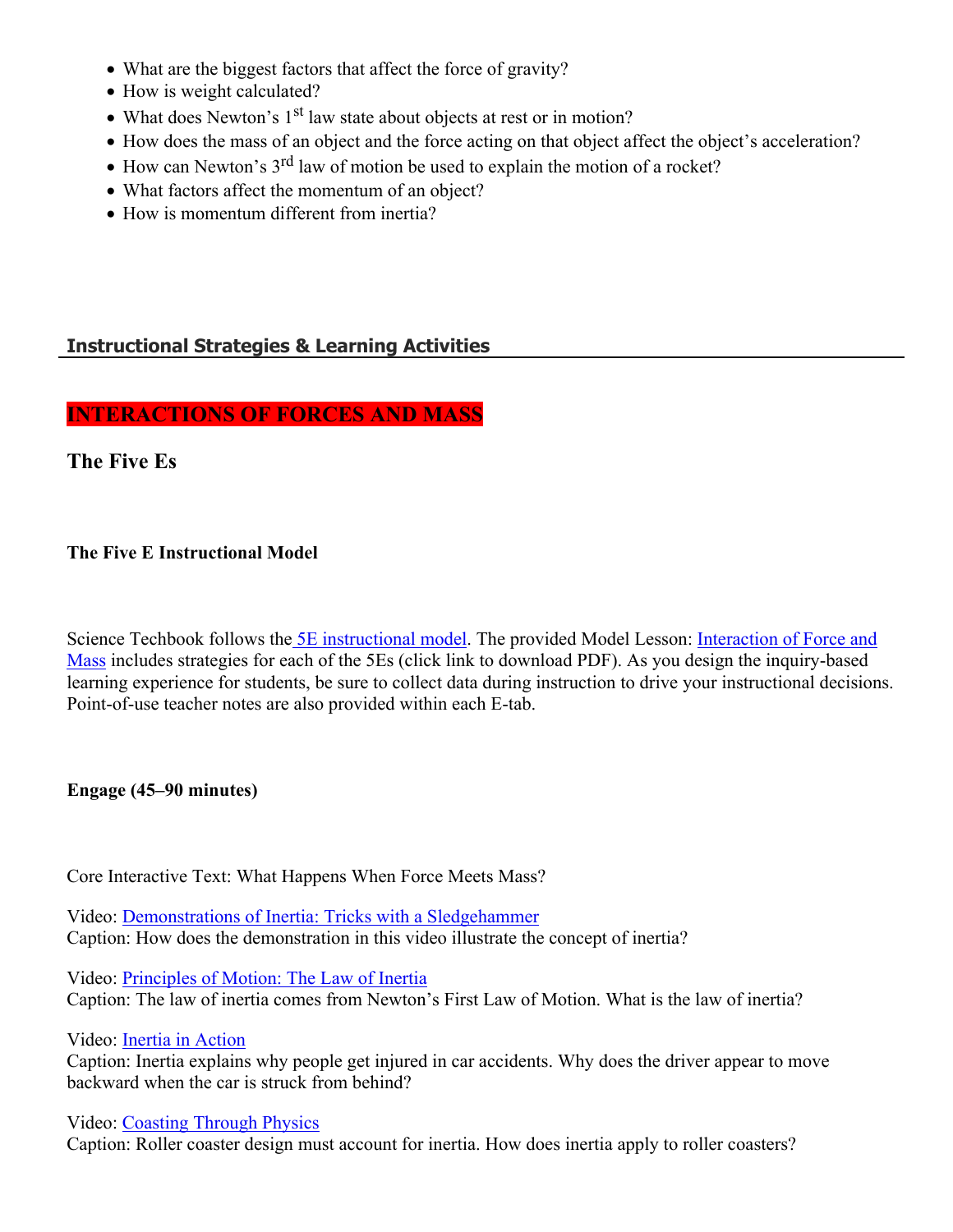### **Explore (90 minutes)**

Core Interactive Text: What Happens When Two Unbalanced Forces Act on an Object?

### Image: [Net Force](https://app.discoveryeducation.com/player/view/assetGuid/a3092ca0-828d-467f-91f9-fcca03506d0d)

Caption: The net force is the sum of all the forces acting on an object. In this case, what forces are acting on the ball? What is the dominant force?

#### Interactive: [Monster Truck Pull](https://app.discoveryeducation.com/player/view/assetGuid/394e92c1-f719-4162-b24b-ec123d15c0b5)

Caption: Powerful forces are in action at this monster truck pull. Which truck produces the greatest pulling force? What happens when two forces pull in opposite directions?

#### Image: [Tug of War](https://app.discoveryeducation.com/player/view/assetGuid/5d89c2d1-d1d4-4376-b41f-2289c9951876)

Caption: This political cartoon from 1898 shows people involved in a tug of war. When the forces are balanced, an object will remain stationary if it was stationary to begin with or continue moving if it was already moving. What will happen to the rope if both sides exert the same force on it but in opposite directions?

#### Video: [Sir Isaac's Apple](https://app.discoveryeducation.com/player/view/assetGuid/0e416053-bc3d-4dde-9829-19dda2af4b30)

Caption: Newton's laws of motion can be used to explain the behavior of objects in motion. How are Newton's laws affected when two forces act on an object?

Core Interactive Text: What Kinds of Forces Can Act on an Object?

#### Video: [Facts about Forces](https://app.discoveryeducation.com/player/view/assetGuid/9eda03c8-6c3d-4865-8c2c-e4702b3b1fd4)

Caption: Forces are interactions that can move an object if they are unopposed by another force. What types of forces can you name?

### Video: [Friction on the Ground and in the Air](https://app.discoveryeducation.com/player/view/assetGuid/b3a5e855-62e4-4a76-9440-144207d54211)

Caption: Friction is a force between two bodies that affects the movement of objects on the ground and in the air. How does friction make it possible for you to walk across a floor?

### **Explain (45–90 minutes)**

Core Interactive Text: Explaining Interaction of Force and Mass (balanced and unbalanced forces)

Image: [Scientific Explanation](https://app.discoveryeducation.com/player/view/assetGuid/c5918277-8749-4d7f-9e7b-cdd8f0db7c14)

Video: [Student Scientific Explanations](https://app.discoveryeducation.com/player/view/assetGuid/20455813-486f-49c8-b653-5c7c39304ed7)

### **Elaborate with STEM (45–135 minutes)**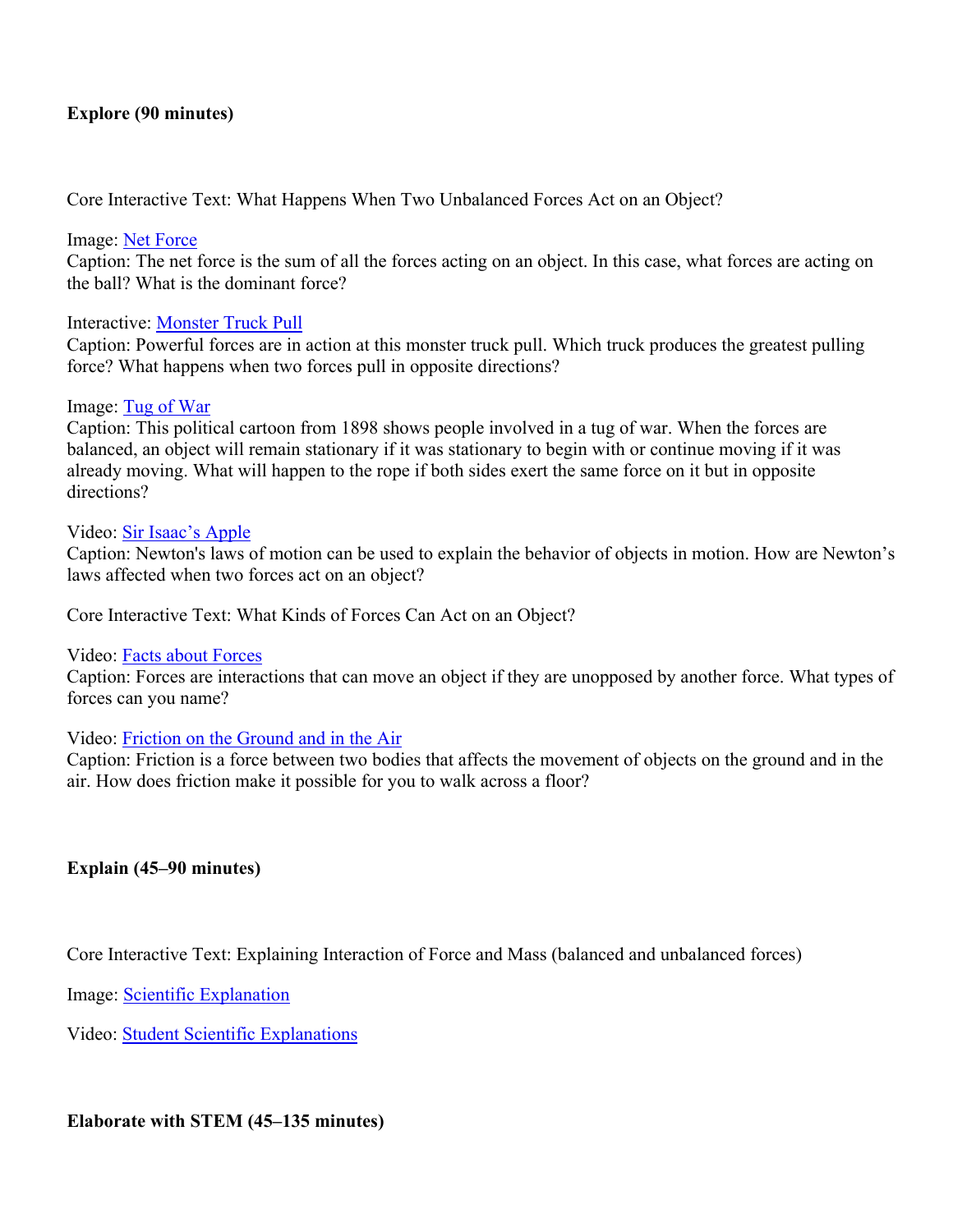Core Interactive Text: Force, Mass, and Transportation

Video: [Extreme Driving](https://app.discoveryeducation.com/player/view/assetGuid/a0578819-a616-4f12-a835-48386df4cd5f)

Caption: A car designed to climb a vertical slope is not your average commuter car. Why does this car not flip backward off an almost vertical cliff?

Video: [Train Smashes into Car](https://app.discoveryeducation.com/player/view/assetGuid/2b2b6639-d4ff-4a9f-b114-cca9e73ce015)

Caption: When a train crashes into a car, the car always comes off worst. How does calculation of G-force help engineers design an airbag to limit the damage from a train crashing into a car?

Video: [Other Applications of Gravity](https://app.discoveryeducation.com/player/view/assetGuid/57f59cac-6c0a-471e-820c-447453bd49de)

Caption: How does a planet's mass affect the speed of a spacecraft in orbit around the planet?

STEM Project Starter: Marble Madness

STEM Project Starter: Mars or Bust! What's the Deal with Wheels in Exploring the Red Planet?

## **Evaluate (45–90 minutes)**

Core Interactive Text: Review Interaction of Force and Mass

Constructed Response: Interaction of Force and Mass

NEWTON'S LAWS

**he Five Es**

## **The Five E Instructional Model**

Science Techbook follows the [5E instructional model](https://app.discoveryeducation.com/player/view/assetGuid/d5b85b47-f169-4824-9b92-ac33f9e61c1e). The provided Model Lesson: [Newton's Laws](https://gtm-media-3.discoveryeducation.com/v3.4/DSC/data/UE_PS_NewtonsLaws_NGSS_P3_ML_FINAL.pdf) includes strategies for each of the 5Es (click link to download PDF). As you design the inquiry-based learning experience for students, be sure to collect data during instruction to drive your instructional decisions. Pointof-use teacher notes are also provided within each E-tab.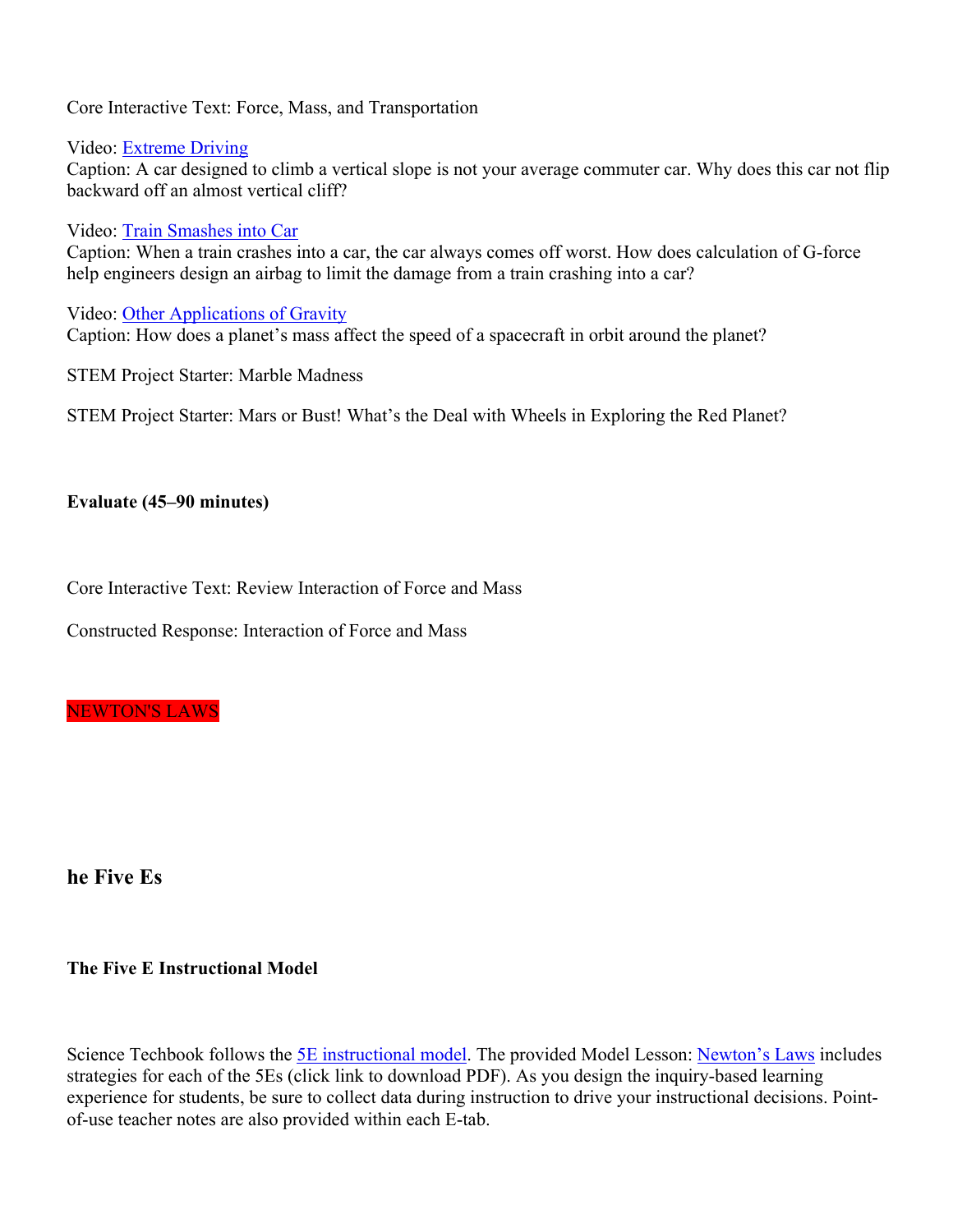## **Engage (45–90 minutes)**

Core Interactive Text: Should You Fear a Penny Dropped Off of the Empire State Building?

Video: [The Penny Myth](https://app.discoveryeducation.com/player/view/assetGuid/b4799144-487e-4dc6-ae25-f34004e59925) Caption: Could a penny dropped off the Empire State Building kill you?

Video: [Dynamite Jail Break](https://app.discoveryeducation.com/player/view/assetGuid/b703251f-b173-42ec-95a9-dfcf3e98fbbb) Caption: How could dynamite cause a wall to break open?

Video: [Paper Strength: Newton's Laws: Explanation](https://app.discoveryeducation.com/player/view/assetGuid/001dc90a-92f0-4316-b900-073c046cac8e) Caption: How do Newton's laws apply to different systems all around us?

Video: [G Whiz: The Physics of a Stunt Pilot](https://app.discoveryeducation.com/player/view/assetGuid/7cb70d6c-bd2b-46a2-8f10-9503ea546edd) Caption: What is a g-force, and what can it do to your body?

## **Explore (135 minutes)**

Core Interactive Text: How Does an Object Behave When No Unbalanced Force Is Applied to It, and Why?

Video: [Newton's First Law of Motion](https://app.discoveryeducation.com/player/view/assetGuid/5e7c0a7c-45ab-4cca-818e-cf24cfe00f2c)

Caption: Inertia explains why objects remain in their current state of motion unless an unbalanced force acts on them. What are some examples of unbalanced forces and their results in everyday life?

### Exploration: [Monster Truck Pull](https://app.discoveryeducation.com/player/view/assetGuid/394e92c1-f719-4162-b24b-ec123d15c0b5)

Caption: In a monster truck pull, the most powerful truck is the victor. How does a monster truck pull demonstrate balanced and unbalanced forces?

Video: [Newton's First Law Demonstrated](https://app.discoveryeducation.com/player/view/assetGuid/57e32dbc-1b14-4258-a865-2234af1203a3)

Caption: There are a few techniques for performing the tablecloth trick. How does Newton's first law of motion explain these techniques?

Core Interactive Text: How Are Force, Mass, and Acceleration Related?

### Song: [The Law of Inertia and Newton's Second Law of Motion](https://app.discoveryeducation.com/player/view/assetGuid/8b5bf98c-5152-4c39-8f7d-2c3dead4ae11)

Caption: Applying a force to an object can cause it to accelerate. What role does mass play in determining the rate of acceleration of an object?

### [Hands-On Activity: Newton's Laws in Action](https://app.discoveryeducation.com/player/view/assetGuid/5993fc56-52f3-4498-af89-de4f4777702f)

Caption: Together, Newton's three laws of motion describe the properties of motion. How do Newton's laws help people understand and predict the results of their actions?

Core Interactive Text: How Can a Force Pushing in One Direction Cause Movement in the Opposite Direction?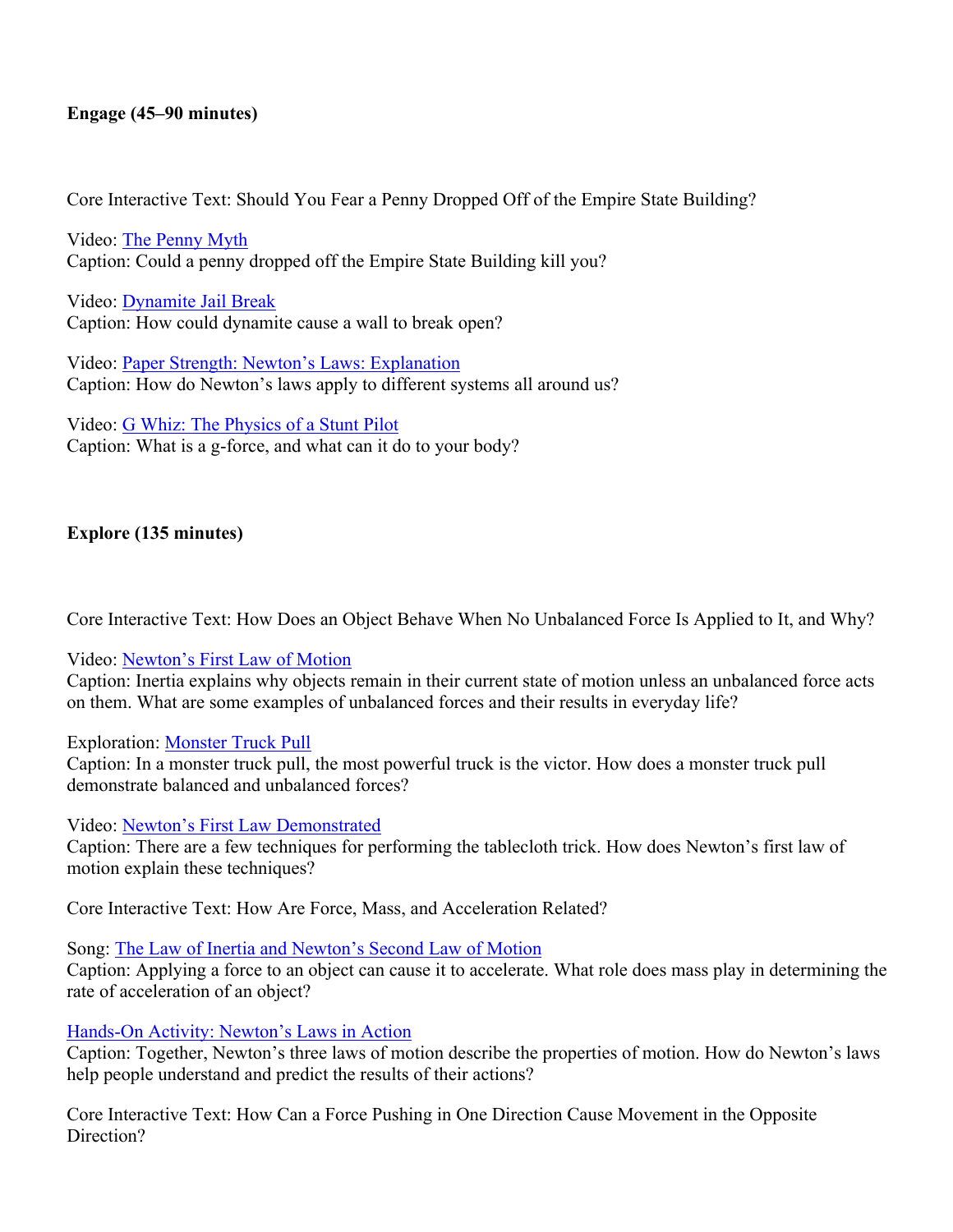Video: [Newton's Third Law of Motion](https://app.discoveryeducation.com/player/view/assetGuid/21a13a21-e21a-4ad6-92d2-0fb370dcab41)

Caption: For every action, there is an equal and opposite reaction. Can you explain why a rowboat moves one way when you use the oars to push water the other way?

## Video: [Hydrofoiling with Kites](https://app.discoveryeducation.com/player/view/assetGuid/c122b882-8e6c-4532-8f1a-05209080c00c)

Caption: A hydrofoil works like an airplane's wing. How do hydrofoils demonstrate Newton's third law?

Reading Passage: [Rocket Launch Demonstrates Energy, Force, and Motion](https://app.discoveryeducation.com/player/view/assetGuid/f692c6dd-bd87-47fc-baa4-1bf3f43bf1bb) Caption: Before a rocket is launched, it is at rest. What force is applied to the rocket to launch it?

[Hands-On Activity: Applying Newton's Third Law to Collisions](https://app.discoveryeducation.com/player/view/assetGuid/199be260-03a4-41ba-ae1c-4b15e5ab9fdc)

Caption: When two objects collide, the forces of the objects balance each other. What is the relationship between the mass of objects and the results of a collision?

## **Explain (45–90 minutes)**

Core Interactive Text: Explaining Newton's Laws

Image: [Scientific Explanation](https://app.discoveryeducation.com/player/view/assetGuid/c5918277-8749-4d7f-9e7b-cdd8f0db7c14)

Video: [Student Scientific Explanations](https://app.discoveryeducation.com/player/view/assetGuid/20455813-486f-49c8-b653-5c7c39304ed7)

## **Elaborate with STEM (45–90 minutes)**

Core Interactive Text: Rocket Science Curiosity

Video: [The Curiosity Landing: Seven Minutes of Terror](https://app.discoveryeducation.com/player/view/assetGuid/4314da5e-3095-4974-bc4e-4a58cdbb13a5) Caption: How does Newton's second law describe the motion of a rocket slowing?

Video: [Landing the Curiosity Rover](https://app.discoveryeducation.com/player/view/assetGuid/2e4b1308-2e2d-4320-a765-8b326f3afede) Caption: What are some challenges that engineers faced in landing the rover on Mars?

STEM Project Starter: Weight on Different Planets

STEM Project Starter: Designing an Ice Robot

## **Evaluate (45–90 minutes)**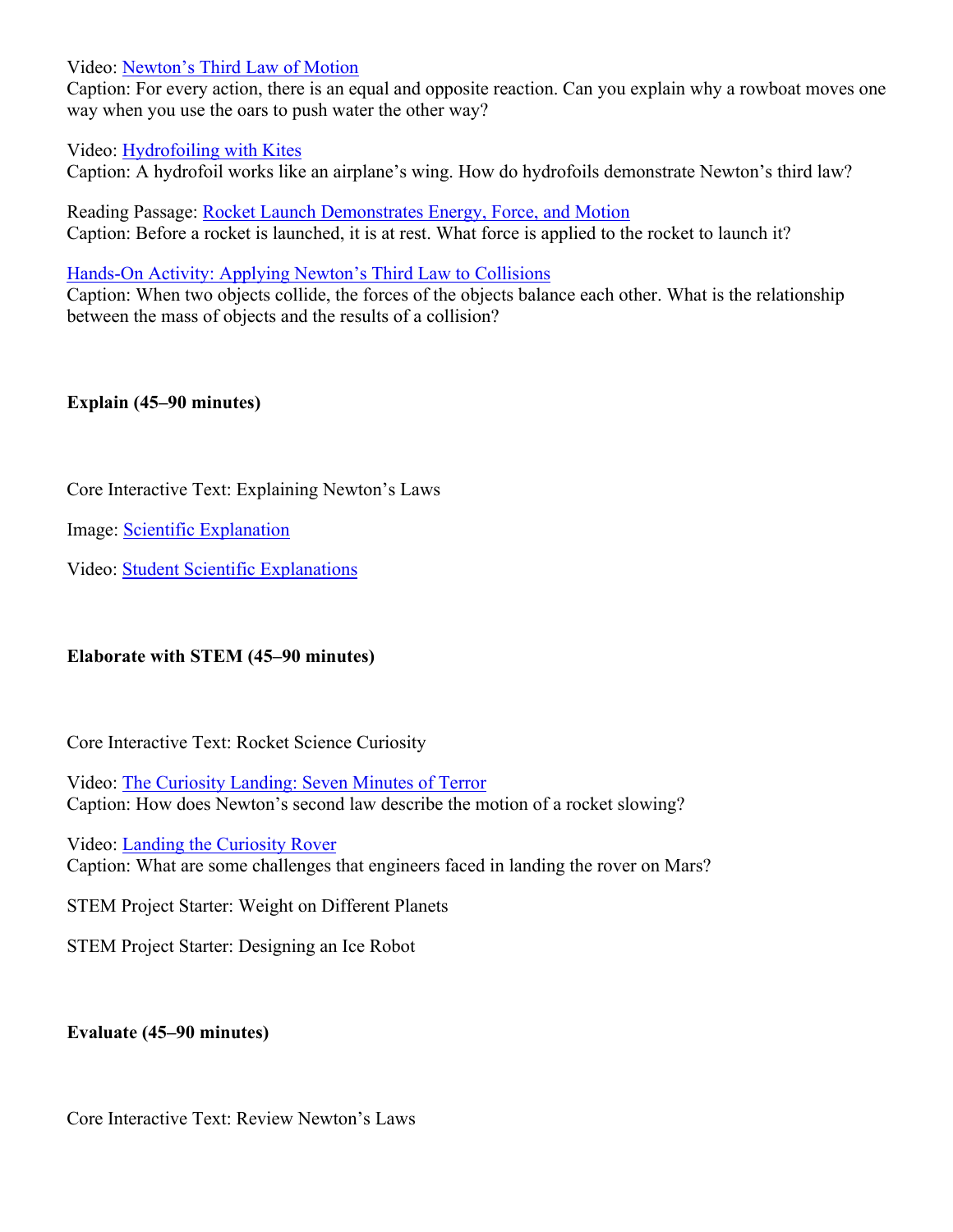Constructed Response: Newton's Laws

GAVITY:

# **The Five Es**

# **The Five E Instructional Model**

Science Techbook follows the **5E** Instructional Model. The provided Model Lesson: [Gravityi](https://gtm-media-3.discoveryeducation.com/v3.4/DSC/data/MS_PS_Gravity_NGSS_P3_ML_FINAL.pdf)ncludes strategies for each of the 5Es (click link to download PDF). As you design the inquiry-based learning experience for students, be sure to collect data during instruction to drive your instructional decisions. Point-of-use teacher notes are also provided within each E-tab.

# **Engage (45–90 minutes)**

Core Interactive Text: Thinking About Gravity

Video: [Gravity All Around Us](https://app.discoveryeducation.com/player/view/assetGuid/db6188ff-f64d-47f5-a986-6b23014e5768) Caption: How does gravity affect our lives?

Video: [The Physics of Falling](https://app.discoveryeducation.com/player/view/assetGuid/2429717a-7cb0-45c0-b50c-9edd17fdcd23) Caption: What affects Adriane's falling speed?

Video: [Forces and Motion](https://app.discoveryeducation.com/player/view/assetGuid/b194d8fd-c298-4bc4-ad8c-22ec491ae209) Caption: What kinds of forces can you feel operating on you?

Video: [Galactic Collisions](https://app.discoveryeducation.com/player/view/assetGuid/f4e15311-9f08-4be2-9ef2-2179988f3a69) Caption: What does gravity do in outer space?

# **Explore (180 minutes)**

Core Interactive Text: What Is Gravity and How Does It Work?

Video: [Cancelling Out Gravity](https://app.discoveryeducation.com/player/view/assetGuid/dacfe653-9a6d-48dd-a24c-e7ab0144e08e) Caption: When a person is in free fall, they experience weightlessness. Does this mean that they are not feeling the effects of gravity?

Image: [Weight and Gravity](https://app.discoveryeducation.com/player/view/assetGuid/1eedc1e0-6c00-49d1-b0e4-4c1d7ff437d2) Caption: Astronauts weigh about one-sixth as much on the moon as on Earth. What would you weigh on the moon?

Core Interactive Text: How Does the Force of Gravity Affect Objects on Earth and in Our Solar System?

Exploration: [Lose Weight Without Dieting](https://app.discoveryeducation.com/player/view/assetGuid/5196592c-e2df-4b3a-b89e-7447d36a35df)

Caption: In this exploration, you will weigh a bowling ball in different locations. In some locations, it weighs more than it does on Earth. In others, it weighs less. The bowling ball has different weights even though it has not changed! How is that possible?

Core Interactive Text: How Does the Acceleration Due to Gravity Relate to the Mass of an Object and Its Distance from Earth?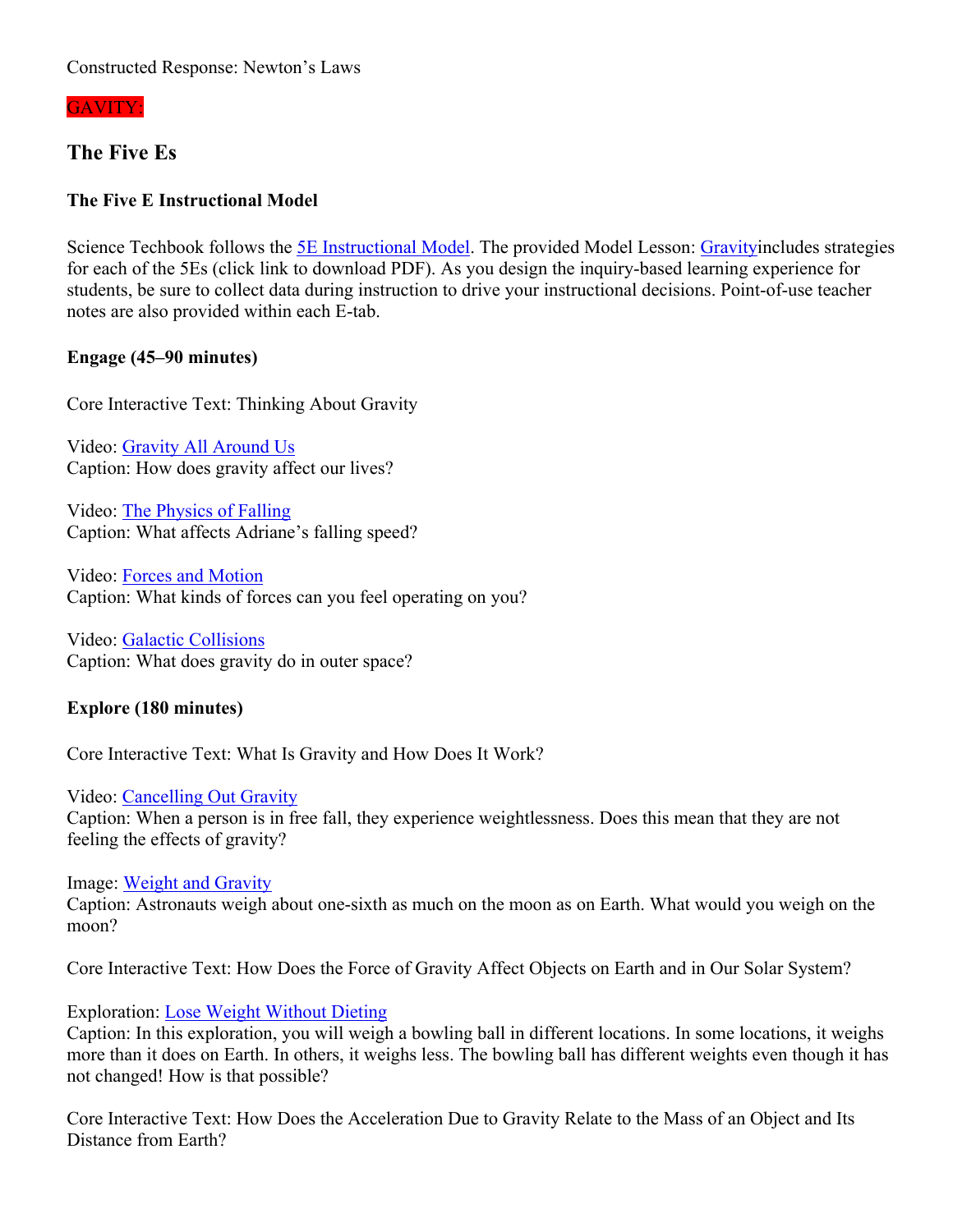## [Hands-On Activity: Massive Motion](https://app.discoveryeducation.com/player/view/assetGuid/980cc394-3f7f-4443-87af-ffe7bcd81467)

Caption: Gravity affects all massive objects. Does gravity affect objects of different masses differently?

Video: [The Law of Falling Bodies](https://app.discoveryeducation.com/player/view/assetGuid/815a3d0a-9858-421f-a162-3e817c08b000) Caption: A feather falls more slowly than a golf ball. Why is that?

## **Explain (45–90 minutes)**

Core Interactive Text: Explaining Gravity

Image: [Scientific Explanation](https://app.discoveryeducation.com/player/view/assetGuid/c5918277-8749-4d7f-9e7b-cdd8f0db7c14)

Video: [Student Scientific Explanations](https://app.discoveryeducation.com/player/view/assetGuid/20455813-486f-49c8-b653-5c7c39304ed7)

## **Elaborate with STEM (45–135 minutes)**

Core Interactive Text: Careers and Gravity

Video: [Gravity: Making Waves](https://app.discoveryeducation.com/player/view/assetGuid/0f8400cc-9fb6-4b3a-8e7f-8e2b4b666f5e) Caption: How can scientists detect gravitational waves?

STEM Project Starter: Falling Objects

STEM Project Starter: Gravity on Other Planets

STEM Project Starter: Wingsuit Flying

## **Evaluate (45–90 minutes)**

Core Interactive Text: Review Gravity

Constructed Response: Gravity

## FRICTION:

# **The Five Es**

## **The Five E Instructional Model**

Science Techbook follows the [5E instructional model](https://app.discoveryeducation.com/player/view/assetGuid/d5b85b47-f169-4824-9b92-ac33f9e61c1e). The provided Model Lesson: [Friction](https://gtm-media-3.discoveryeducation.com/v3.4/DSC/data/UE_PS_Friction_NGSS_P3_ML_FINAL.pdf)includes strategies for each of the 5Es (click link to download PDF). As you design the inquiry-based learning experience for students, be sure to collect data during instruction to drive your instructional decisions. Point-of-use teacher notes are also provided within each E-tab.

## **Engage (45–90 minutes)**

Core Interactive Text: How Does Friction Affect a Stopping Car?

Image: [Bicycle Racers Making a Turn](https://app.discoveryeducation.com/player/view/assetGuid/CA74BCFB-AD36-4D3E-A5AF-78C7801277C5)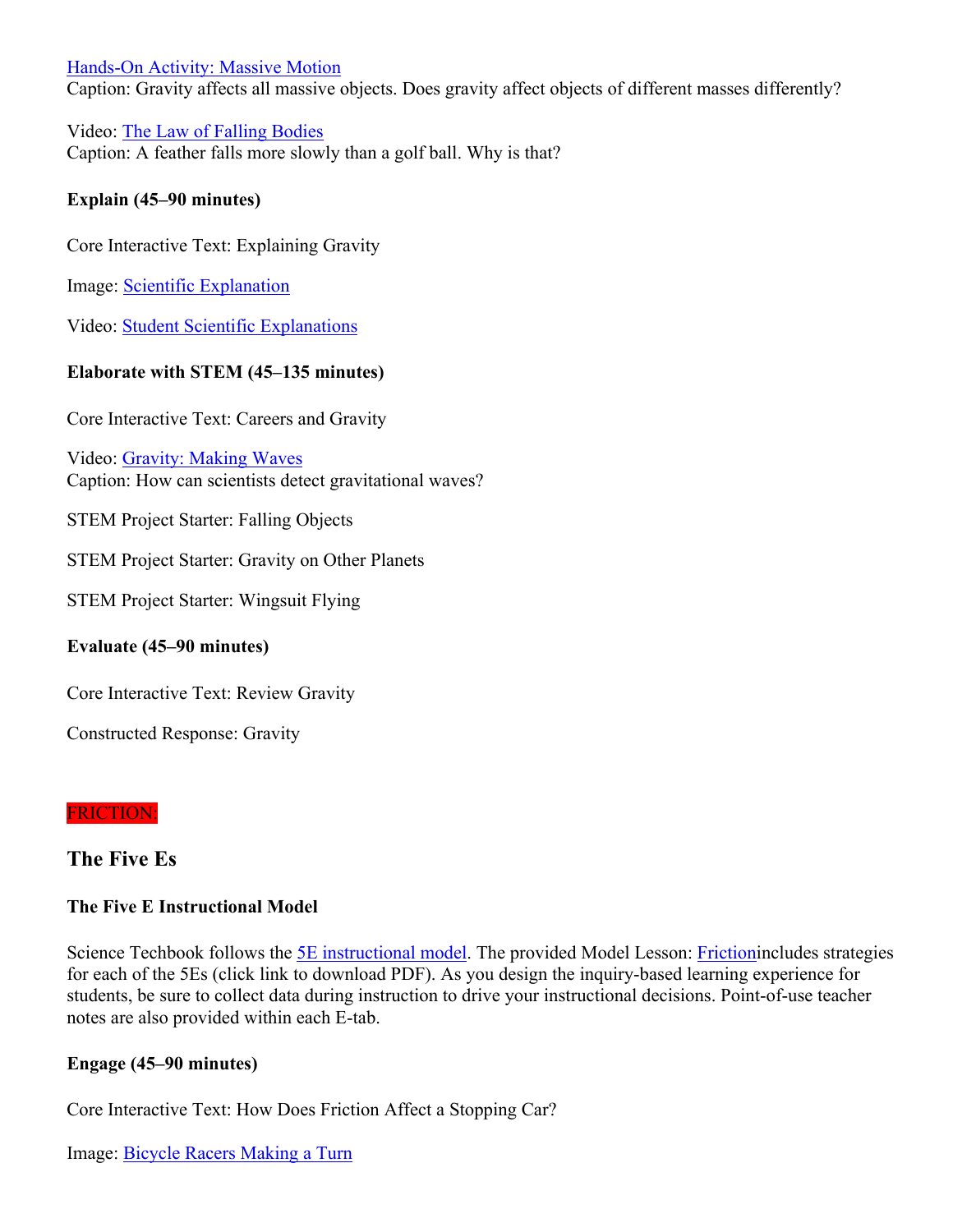Caption: These cyclists depend on friction to help them control their bicycles. In what ways does friction act on a bicycle?

Video: [Braking Physics: Demonstrating the Science of Stopping a Car](https://app.discoveryeducation.com/player/view/assetGuid/2422e60f-1e2c-446e-b506-2c4b9d74f4ef) Caption: How does the frictional force on a road help to bring a car to a stop?

Video: [Card Throwing: Friction and Tension](https://app.discoveryeducation.com/player/view/assetGuid/d37b456c-155b-4049-aa16-238e23a1898e) Caption: How does friction play a role in high-speed card throwing?

Video: [Friction: Book Pages](https://app.discoveryeducation.com/player/view/assetGuid/7dd96f89-406b-43ad-9b8d-1d926b1780b7) Caption: If you were to interlace the pages of two books, could you pull them apart?

Video: [Friction: Jeans on Fire](https://app.discoveryeducation.com/player/view/assetGuid/986dd481-31d5-4aed-82b7-9b7e8da2d5cc) Caption: If you were to drag a pair of jeans fast enough, would the force of friction catch them on fire?

# **Explore (90 minutes)**

Core Interactive Text: How Does Friction Relate to Kinetic Energy and the Transfer of Energy between Objects?

Video: [The Science of Broomball or How Not to Fall Down on Ice](https://app.discoveryeducation.com/player/view/assetGuid/c3715c3a-8963-45de-b56f-b3d09d4f8610) Caption: What makes broomball shoes different from running shoes?

## [Hands-On Activity: Investigating Kinetic Friction](https://app.discoveryeducation.com/player/view/assetGuid/923422a9-1c71-4b33-8c6a-50689ea126fb)

Caption: What is the relationship between the type of surface and the amount of kinetic friction? Explore this activity to learn more about the factors that affect kinetic friction.

## Reading Passage: [Tires on a Road](https://app.discoveryeducation.com/player/view/assetGuid/84f5534d-14b9-4c63-b1f0-1cfcc4bb5522)

Caption: What properties contribute to the amount of friction between tires and a road?

Core Interactive Text: How Does Friction Affect the Motion of an Object?

## Image: [Surface and Motion](https://app.discoveryeducation.com/player/view/assetGuid/f89214ad-56a2-4c8e-b880-4a935a398e9b)

Caption: Different surfaces have different amounts of friction. Can you correctly match each surface based on how far the ball rolls?

Exploration: [Slippery Slope](https://app.discoveryeducation.com/player/view/assetGuid/6271ec8c-21c7-42bf-be71-73cdc1726df2) Caption: What happens when a block slides down a ramp?

## Video: [Thermal Tiles and Rocket Problems](https://app.discoveryeducation.com/player/view/assetGuid/a62ba805-2668-4a45-af73-8d2b59fc6f4f)

Caption: NASA designed thermal tiles to cover the outside of the space shuttle. Why were these tiles necessary? What role does friction play in space shuttle reentry?

# **Explain (45–90 minutes)**

Core Interactive Text: Explaining Friction

Image: [Scientific Explanation](https://app.discoveryeducation.com/player/view/assetGuid/c5918277-8749-4d7f-9e7b-cdd8f0db7c14)

Video: [Student Scientific Explanations](https://app.discoveryeducation.com/player/view/assetGuid/20455813-486f-49c8-b653-5c7c39304ed7)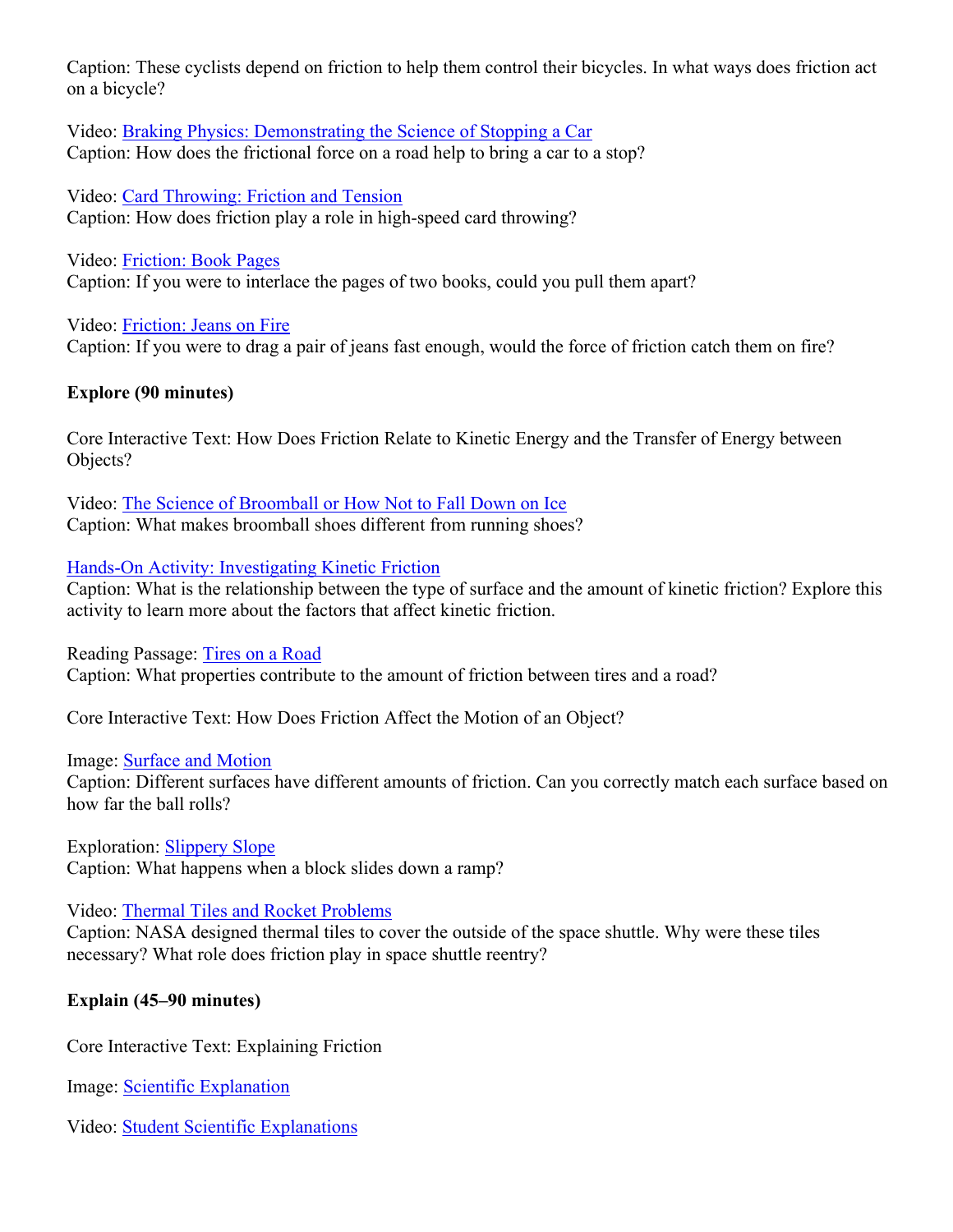# **Elaborate with STEM (45–135 minutes)**

Core Interactive Text: Heat Shields on Rocket Ships

Video: [The Problem of Reentry](https://app.discoveryeducation.com/player/view/assetGuid/972ca9ec-7e8c-48b2-96e3-dd781a5b03af) Caption: Why is friction a challenge for astronauts as they reenter Earth's atmosphere?

Video: [Thermal Protection](https://app.discoveryeducation.com/player/view/assetGuid/fcaec33f-b4bd-45c9-b0eb-80235c7b7c86) Caption: How do engineers protect a spaceship from the heat of reentry into the atmosphere?

STEM Project Starter: Galileo's Friction Experiment

STEM Project Starter: Engineering a Shoe

# **Evaluate (45–90 minutes)**

Core Interactive Text: Review Friction

Constructed Response: Friction

### STRAIGHT LINE MOTION

# **the Five Es**

# **The Five E Instructional Model**

Science Techbook follows the **5E** instructional model. The provided Model Lesson: Straight Line [Motion](https://gtm-media-3.discoveryeducation.com/v3.4/DSC/data/MS_PS_StraightLineMot_NGSS_P3_ML_FINAL.pdf) includes strategies for each of the 5Es (click link to download PDF). As you design the inquiry-based learning experience for students, be sure to collect data during instruction to drive your instructional decisions. Point-of-use teacher notes are also provided within each E-tab.

## **Engage (45–90 minutes)**

Core Interactive Text: Force It! The Science of Motion

Video: [Making a Faster Toy Car](https://app.discoveryeducation.com/player/view/assetGuid/db5d973f-085f-41c3-b37d-1d085de2e739)

Caption: The MythBusters team works to design a faster toy race car. How does the car move without an engine?

Video: [The Toy Car Myth](https://app.discoveryeducation.com/player/view/assetGuid/e69a9bae-d3d2-43d9-a9da-3d2f1e04d7a1)

Caption: Will a toy car coasting downhill outrace a much heavier real car? Which factors affect the motion of each object?

Video: [Underwater Shooting](https://app.discoveryeducation.com/player/view/assetGuid/bcd7e746-891a-4dc7-ba28-b03a369505f3)

Caption: Does a bullet fired underwater move differently that a bullet fired through the air? How can you explain these differences in motion?

### Video: [Force and Motion](https://app.discoveryeducation.com/player/view/assetGuid/b194d8fd-c298-4bc4-ad8c-22ec491ae209)

Caption: Several important forces affect objects in motion. How do forces affect you every day as you move through your life?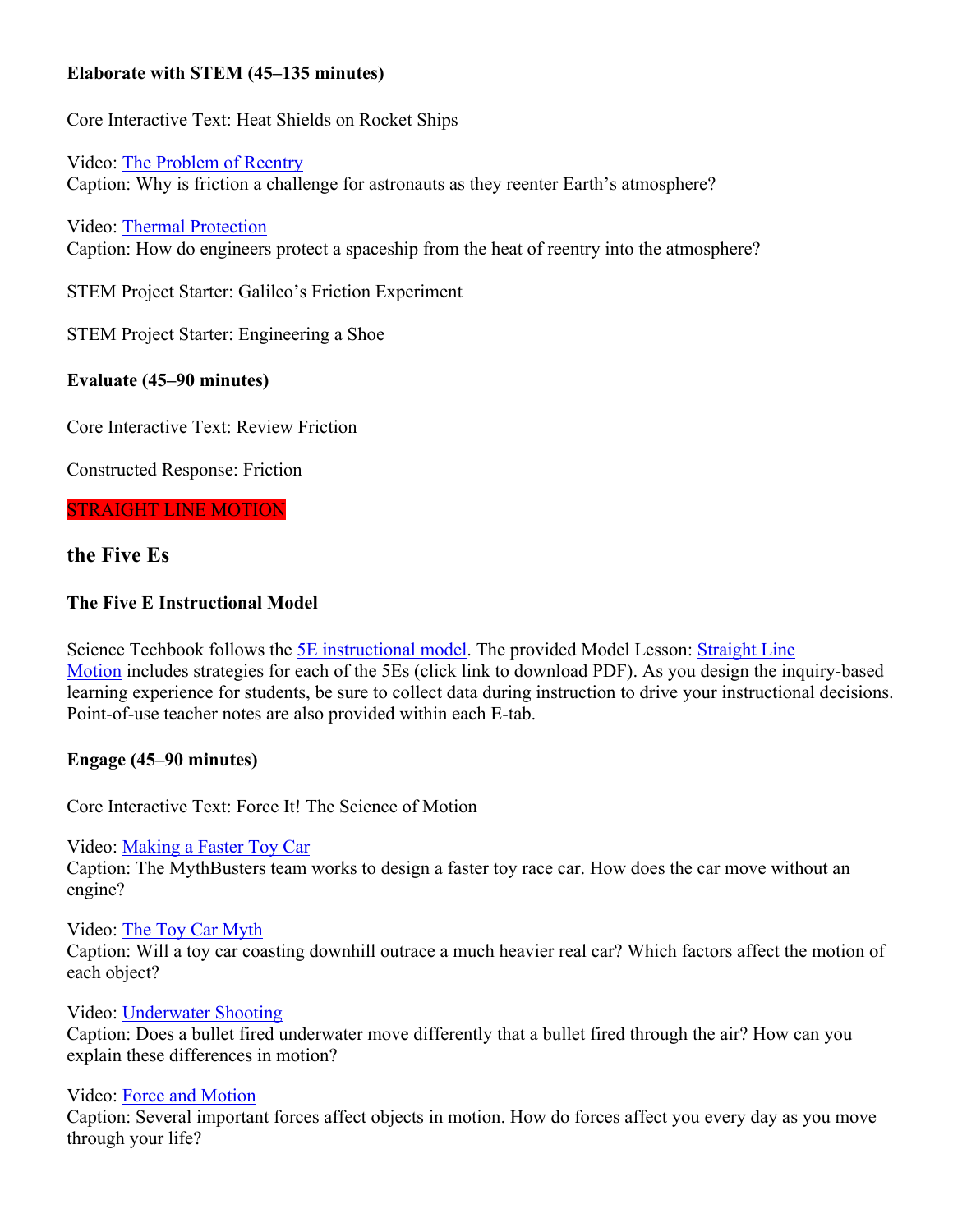## **Explore (90 minutes)**

Core Interactive Text: What Is Speed?

Image: [Billiard Balls](https://app.discoveryeducation.com/player/view/assetGuid/5f88a332-e284-4048-a588-c0d8ec8463a7) Caption: Motion describes a change in position. How can you describe the motion of this billiard ball?

Image: [Distance vs. Time Graph](https://app.discoveryeducation.com/player/view/assetGuid/A66AEDFB-75E0-4DF1-97DC-34756EA98038)

Caption: This graph shows how an object's position changed over time. Was the object stationary at any time period shown in the graph? How can you tell?

Exploration: [On the Move](https://app.discoveryeducation.com/player/view/assetGuid/720d98dd-a03f-489d-b4ca-0ccfb67bdade)

Caption: An object is in motion, yet this motion appears different depending on where the observer is standing. How can the position of the observer make a difference in the observed motion of an object?

Video: [Uniform and Non-Uniform Motion](https://app.discoveryeducation.com/player/view/assetGuid/82e2eed7-f45f-43b7-bce7-83c611e23a28) Caption: An object with uniform motion has a constant speed. How does an object with non-uniform motion compare?

Core Interactive Text: What Are Velocity and Acceleration?

Video: [Speed, Velocity, and Acceleration](https://app.discoveryeducation.com/player/view/assetGuid/3bb8132a-9be8-401b-9b0b-866ea941d488) Caption: Speed and velocity both describe an object's motion. How are speed and velocity different?

Video: [Acceleration](https://app.discoveryeducation.com/player/view/assetGuid/afc7054d-2c2d-46a6-b4c0-36fd33e1cf93)

Caption: Acceleration is another way to describe the movement of an object. What does acceleration measure?

Core Interactive Text: When and Why Does the Motion of an Object Change?

Image: [Net Force](https://app.discoveryeducation.com/player/view/assetGuid/866DE9AA-D407-4726-B820-3036BB805EB6)

Caption: Two forces act in opposite directions on an object at rest. What is the overall force on the object, and how will this affect the object's motion?

## Video: [Reviewing Newton's First Law of Motion](https://app.discoveryeducation.com/player/view/assetGuid/5e7c0a7c-45ab-4cca-818e-cf24cfe00f2c)

Caption: According to Newton's first law of motion, an object at rest stays at rest unless an unbalanced force is applied to it. What happens to an object already in motion if all forces acting on it are balanced?

Animation: [Balanced Forces](https://app.discoveryeducation.com/player/view/assetGuid/e57f4368-f0a2-43cb-89f7-6bcffba74a5c)

Caption: Two people pulling equally on a rope remain stationary. How does this demonstrate Newton's discovery about balanced forces and motion?

[Hands-On Activity: Measuring Changes of Motion](https://app.discoveryeducation.com/player/view/assetGuid/fe55839a-eddc-423a-92a4-10a9b225710e) Caption: What forces act upon the ball to cause changes in its motion?

Video: [Inertia in Action](https://app.discoveryeducation.com/player/view/assetGuid/2b2b6639-d4ff-4a9f-b114-cca9e73ce015)

Caption: Inertia is the resistance of an object to a change in motion. How can a seatbelt protect you from the effects of inertia in a car crash?

Reading Passage: [Seatbelt Science and Safety](https://app.discoveryeducation.com/player/view/assetGuid/129EF46A-6A49-4B06-99B6-8F1D2E28D861)

Caption: A big threat to a person's safety during an automobile accident is their inertia. How do seatbelts protect people from being harmed by their own inertia?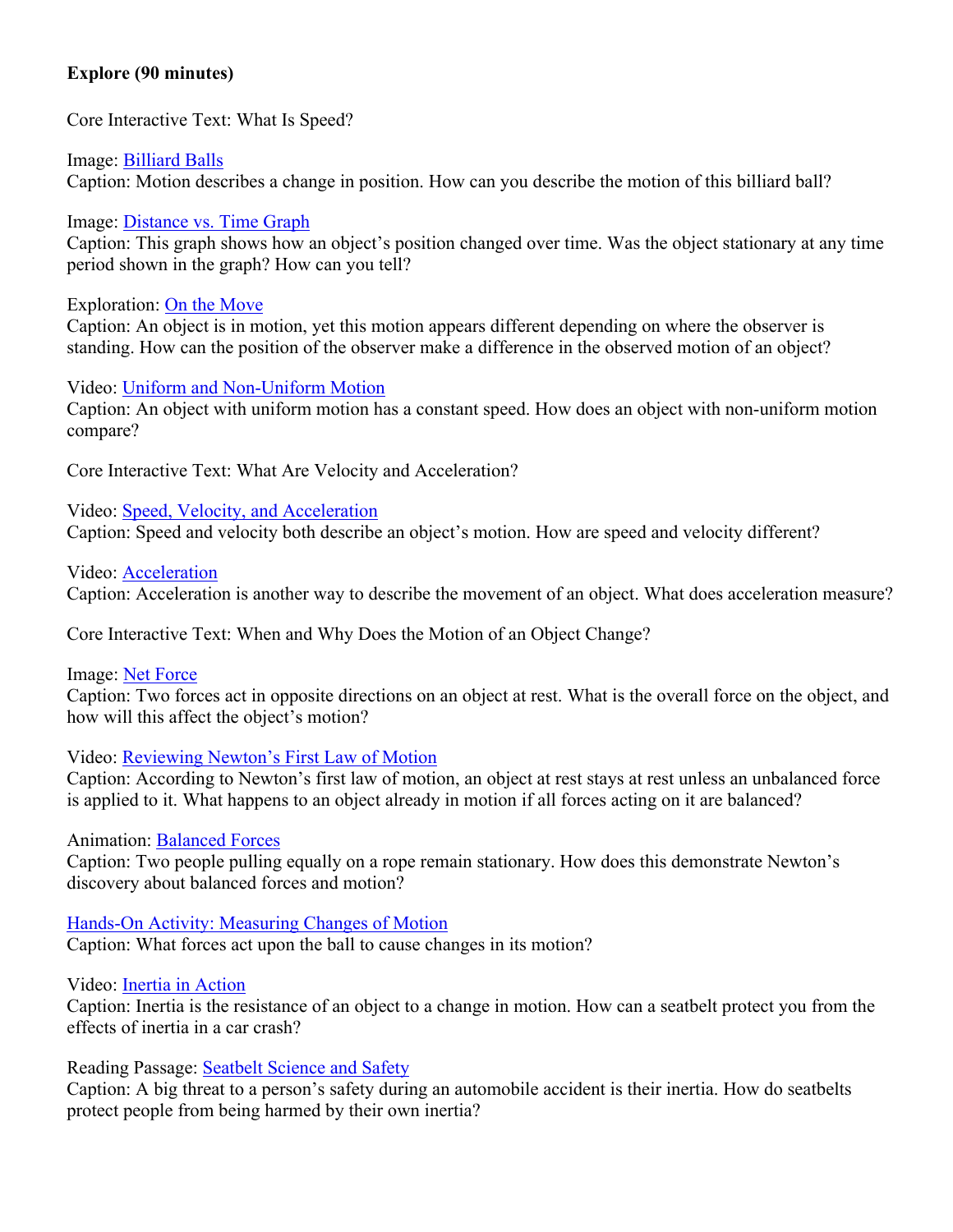## **Explain (45–90 minutes)**

Core Interactive Text: Explaining Straight Line Motion

Image: [Scientific Explanation](https://app.discoveryeducation.com/player/view/assetGuid/c5918277-8749-4d7f-9e7b-cdd8f0db7c14)

Video: [Student Scientific Explanations](https://app.discoveryeducation.com/player/view/assetGuid/20455813-486f-49c8-b653-5c7c39304ed7)

## **Elaborate with STEM (45–135 minutes)**

Core Interactive Text: Careers in Motion: Demolition Engineer

Video: [Tools of Destruction](https://app.discoveryeducation.com/player/view/assetGuid/93744c17-905a-4535-a6a3-81d657727a19) Caption: Demolition engineers have developed many machines to demolish buildings safely and quickly. What machine is most popular for demolition today?

Video: [The Art of Demolition](https://app.discoveryeducation.com/player/view/assetGuid/73e2fd7f-29f8-4db1-8dd1-3c67d1d7f4fa) Caption: Demolition engineers must be masters of physics. How can the laws of motion be used to predict how buildings will fall?

STEM Project Starter: Classroom Olympics

STEM Project Starter: Vicious Cycle: Balanced and Unbalanced Forces

STEM Project Starter: The Gravity of the Situation: Parachuting Forces

## **Evaluate (45–90 minutes)**

Core Interactive Text: Review Straight Line Motion

Constructed Response: Straight Line Motion

# THE UNITS BELOW ARE FROM THE NJCTL AND WILL BE USED AS NEEDED. CURRICULUM WILL BE CONSOLIDATED THROUGHOUT THE 2017-2018 SCHOOL YEAR.

## [Forces and Motion Unit webpage](https://njctl.org/courses/science/8th-grade-science/forces-motion/)

This webpage link contains all the materials needed to teach this unit.

| <b>Unit Lesson Plan - Forces and Motion</b> |                                  |  |             |            |
|---------------------------------------------|----------------------------------|--|-------------|------------|
| Teacher:                                    |                                  |  | Time Frame: | $120$ days |
| Grade:                                      | <b>8th Grade</b>                 |  | School:     |            |
| Subject:                                    | <b>PSI Middle School Science</b> |  |             |            |

| NGSS/DCI | For any pair of interacting objects, the force exerted by the fi           |
|----------|----------------------------------------------------------------------------|
|          | object is equal in strength to the force that the second object $\epsilon$ |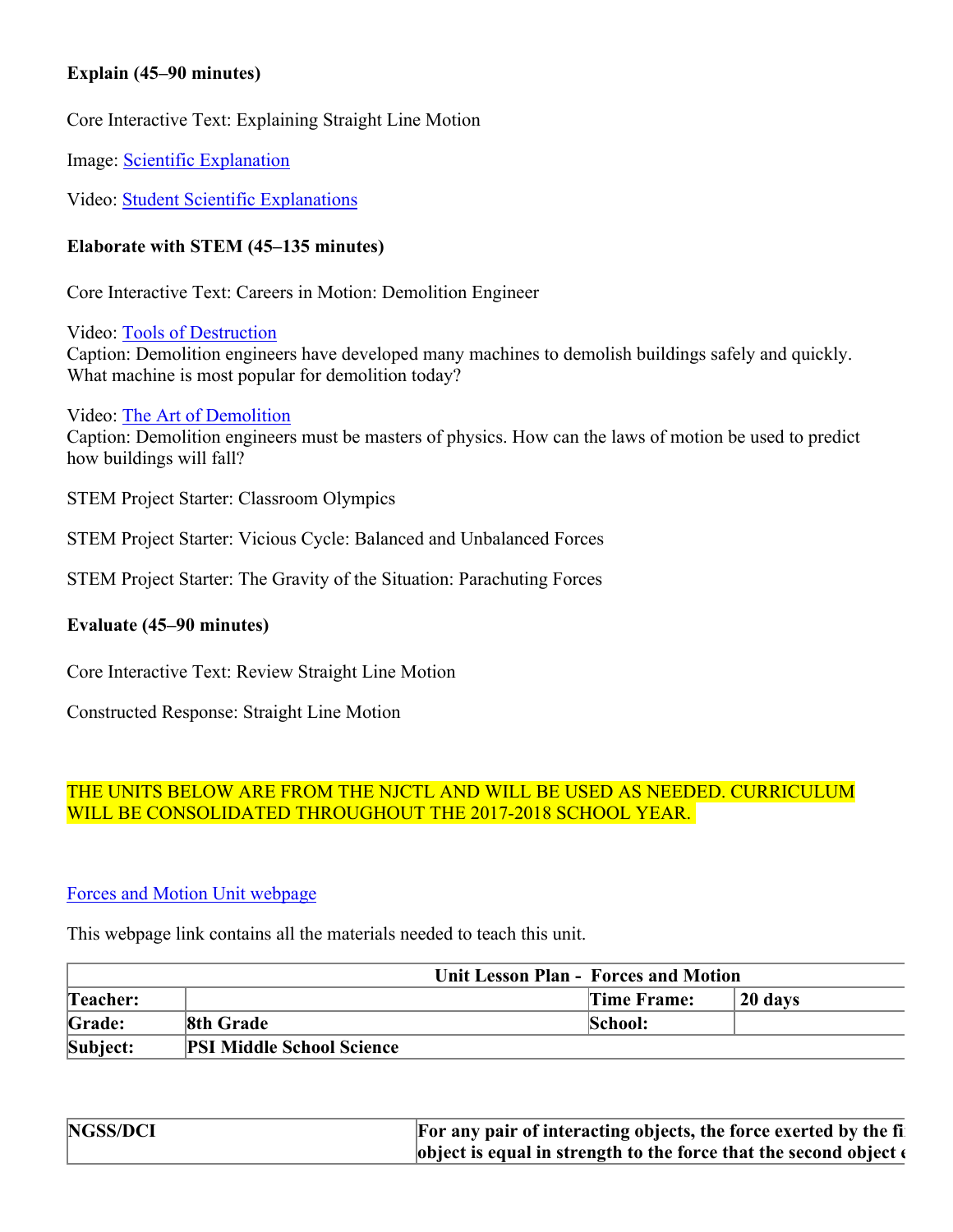| $MS-PS2$ :                      | the opposite direction (Newton's third law). (MS-PS2-1)                                                                                                                                                                                                               |
|---------------------------------|-----------------------------------------------------------------------------------------------------------------------------------------------------------------------------------------------------------------------------------------------------------------------|
| <b>Forces and Interactions</b>  |                                                                                                                                                                                                                                                                       |
|                                 | The motion of an object is determined by the sum of the force<br>force on the object is not zero, its motion will change. The gre<br>object, the greater the force needed to achieve the same chang<br>given object, a larger force causes a larger change in motion. |
|                                 | All positions of objects and the directions of forces and motio<br>an arbitrarily chosen reference frame and arbitrarily chosen<br>share information with other people, these choices must also l                                                                     |
|                                 | http://www.nextgenscience.org/msps2-motion-stability-forces-int                                                                                                                                                                                                       |
| <b>Instructional Objective:</b> | Apply Newton's Third Law to design a solution to a problem                                                                                                                                                                                                            |
| $MS-PS2-1.$                     | two colliding objects.                                                                                                                                                                                                                                                |
| <b>Instructional Objective:</b> | Plan an investigation to provide evidence that the change in a<br>depends on the sum of the forces on the object and the mass o                                                                                                                                       |
| $MS-PS2-2.$                     |                                                                                                                                                                                                                                                                       |

# **Essential Questions**

## **(What questions will the student be able to answer as a result of the instruction?)**

- What causes motion to occur?
- What do motion graphs look like for objects moving with constant velocity?
- What do graphs look like for objects that are accelerating?
- How is the speed of an object calculated?
- How is velocity similar / different from velocity?
- How is acceleration calculated?
- How do unbalanced forces affect the motion of an object?
- How does friction affect an object when at rest or in motion?
- What are the biggest factors that affect the force of gravity?
- How is weight calculated?
- What does Newton's  $1<sup>st</sup>$  law state about objects at rest or in motion?
- How does the mass of an object and the force acting on that object affect the object's acceleration?
- $\bullet$  How can Newton's 3<sup>rd</sup> law of motion be used to explain the motion of a rocket?
- What factors affect the momentum of an object?
- How is momentum different from inertia?

# **Knowledge & Skills**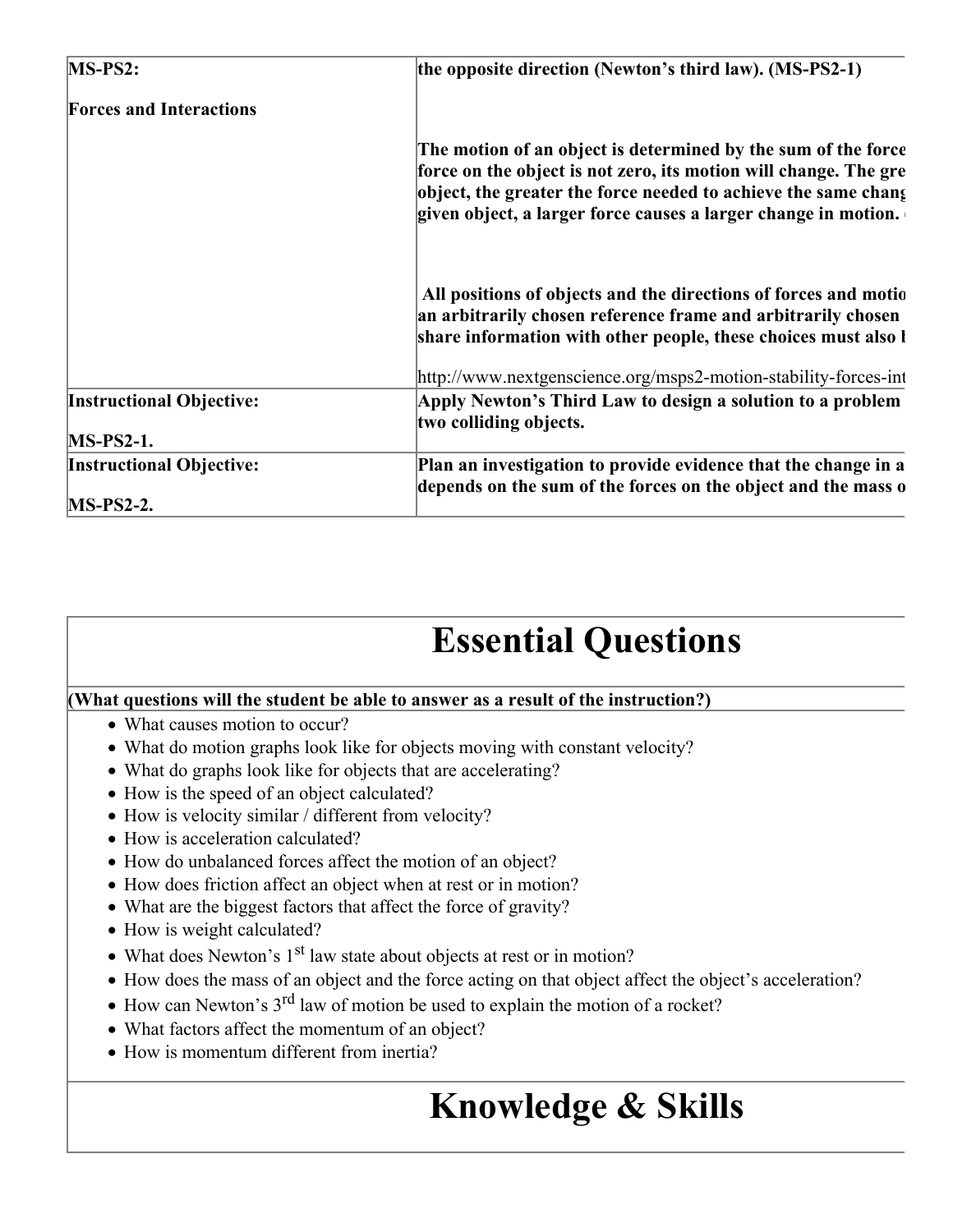| (What skills are needed to achieve the desired results?)                                                                                                                                                                                                                                                                                   |                                                                                                                                                                                                               |
|--------------------------------------------------------------------------------------------------------------------------------------------------------------------------------------------------------------------------------------------------------------------------------------------------------------------------------------------|---------------------------------------------------------------------------------------------------------------------------------------------------------------------------------------------------------------|
| By the end of this unit, students will know:                                                                                                                                                                                                                                                                                               | By the end of this unit, students will be abl                                                                                                                                                                 |
| • The causes of motion.<br>• The difference between speed and velocity.<br>• Unbalanced forces cause acceleration.<br>• The larger the force the larger the acceleration.<br>• The inverse relationship between mass and acceleration.<br>• Newton's $3rd$ law acts in force pairs.                                                        | • Interpret motion graphs<br>• Calculate speed.<br>• Calculate Weight.<br>• Calculate Force.<br>$\bullet$ Explain any moving object using N<br>• Calculate momentum.<br>• Calculate basic sum of force proble |
|                                                                                                                                                                                                                                                                                                                                            | <b>Assessment</b>                                                                                                                                                                                             |
| (What is acceptable evidence to show desired results (rubrics, exam, etc.)? Attach Copy                                                                                                                                                                                                                                                    |                                                                                                                                                                                                               |
| During the Smart Notebook lesson designed to introduce concepts, students will be continually questioned on th<br>combination of class work/homework questions and the SMART Response system. Classwork and Homework<br>discussed as a class and misconceptions will be addressed by the teacher prior to the formal evaluations listed be |                                                                                                                                                                                                               |
| Quiz 1: Motion                                                                                                                                                                                                                                                                                                                             |                                                                                                                                                                                                               |
| Lab 1: Graphing Motion Simulation Lab                                                                                                                                                                                                                                                                                                      |                                                                                                                                                                                                               |
| Lab 2: Constant Speed Graphical Analysis Lab                                                                                                                                                                                                                                                                                               |                                                                                                                                                                                                               |
| Lab 3: Accelerated Motion Lab                                                                                                                                                                                                                                                                                                              |                                                                                                                                                                                                               |

Quiz 2: Graphing Motion

Lab 4: Sticky Sneakers

Quiz 3: Forces

Lab 5: Forces and Friction Simulation Lab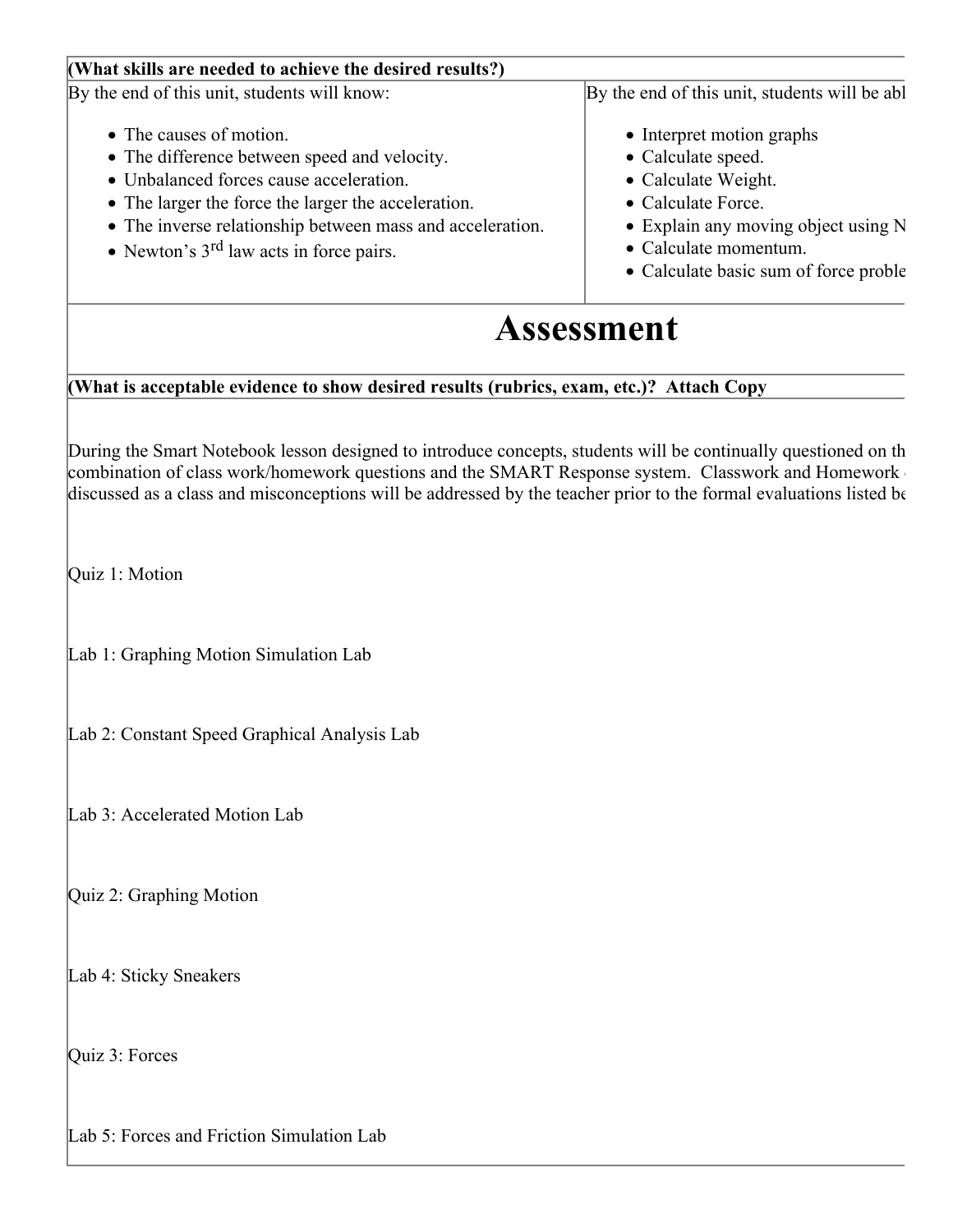Quiz 4: Newton's Laws

Lab 6: Newton's  $3^{rd}$  Law and Momentum Lab

Quiz 5: Newton's 3<sup>rd</sup> Law & Momentum

Lab 7: Newton's Laws of Motion

Unit Test

| (What is the sequence of activities, learning experiences, etc, that will lead to desired results (the plan)? |                                                       |                                                     |     |
|---------------------------------------------------------------------------------------------------------------|-------------------------------------------------------|-----------------------------------------------------|-----|
| Day                                                                                                           | Topic                                                 | Classwork                                           |     |
|                                                                                                               |                                                       | Slides $1-26$ ;                                     |     |
| $\mathbf{1}$                                                                                                  | Motion, Speed, and Velocity                           | Questions #1-7                                      |     |
| $\overline{2}$                                                                                                | Average vs. Instantaneous Speed                       | Questions #14-23                                    |     |
|                                                                                                               | Motion Quiz                                           | Motion Quiz;                                        |     |
| 3                                                                                                             | <b>Motion Graphs</b>                                  | Slides 27-36;                                       |     |
| 4                                                                                                             | <b>Graphing Motion</b>                                | <b>Graphing Motion Simulation</b><br>Lab            | Fir |
|                                                                                                               |                                                       | Slide 37                                            |     |
| 5                                                                                                             | Acceleration                                          | Slides 35-50;                                       |     |
|                                                                                                               |                                                       | Questions #34-41<br><b>Constant Speed Graphical</b> |     |
| 6                                                                                                             | <b>Constant Speed Graphical Analysis</b>              | Analysis Lab                                        |     |
|                                                                                                               |                                                       | Slide 51                                            |     |
| $\tau$                                                                                                        | Accelerated Motion Using the<br><b>Inclined Plane</b> | Slides $52-54$ ;                                    |     |
|                                                                                                               |                                                       | Accelerated Motion on an                            |     |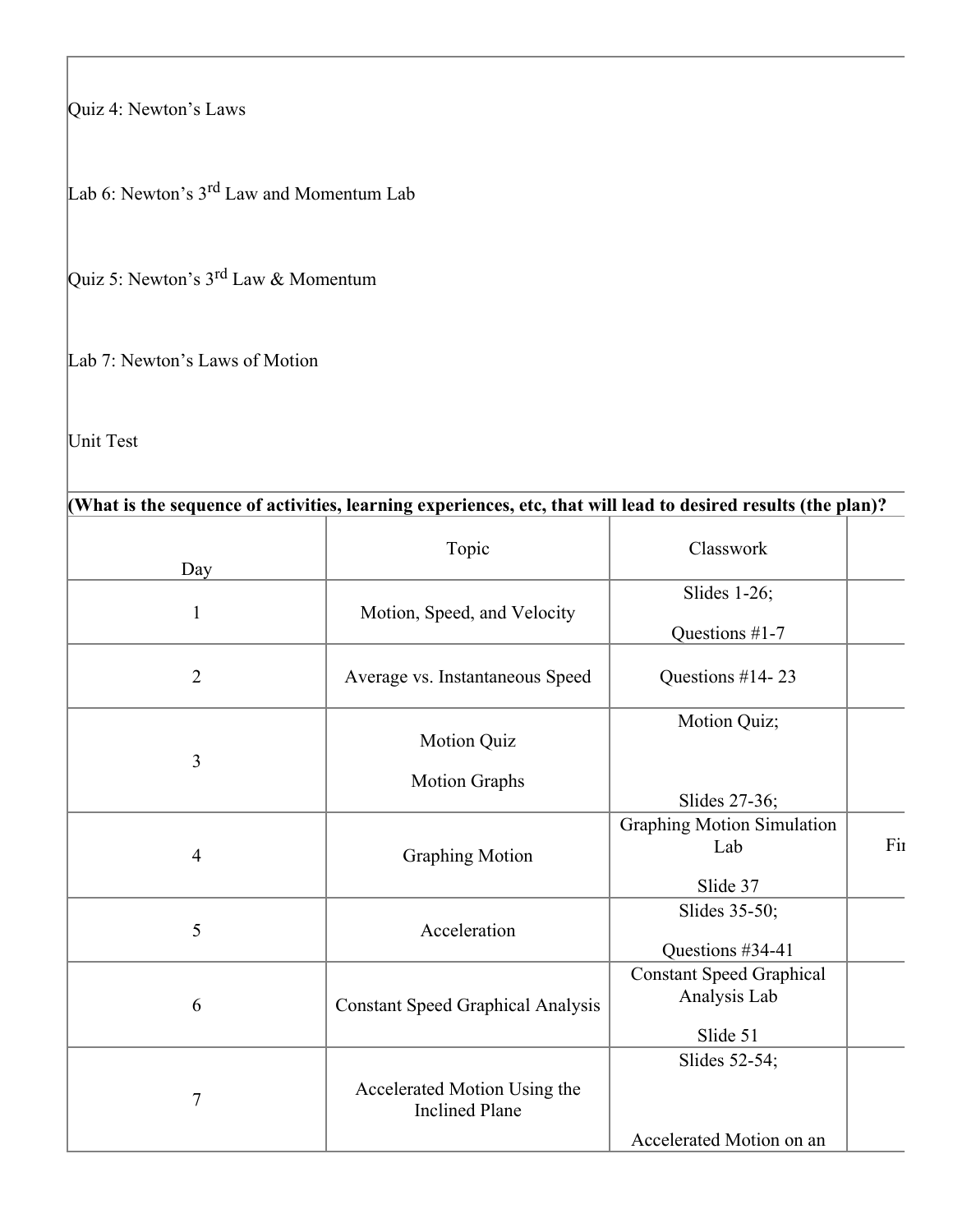|       |                                     | Inclined Plane Lab                       |              |
|-------|-------------------------------------|------------------------------------------|--------------|
|       |                                     | Slide 55                                 |              |
|       |                                     | Graphing Motion Quiz;                    |              |
|       | <b>Graphing Motion Quiz</b>         |                                          |              |
| $8\,$ | Forces and Friction                 |                                          |              |
|       |                                     | Slides 56-76;                            |              |
|       |                                     | Questions #48-54                         |              |
| 9     | Gravity and Equilibrium             | Slides 77-100;                           |              |
|       |                                     | Questions #58-64                         |              |
|       |                                     | <b>Sticky Sneakers Lab</b>               |              |
| 10    | Friction & Equilibrium              | Slide 101                                |              |
|       |                                     | Forces Quiz;                             |              |
|       | Forces Quiz                         |                                          |              |
| 11    |                                     |                                          |              |
|       | Newton's First Law                  | Slides 102-119;                          |              |
|       |                                     | Questions #72-75                         |              |
|       |                                     |                                          |              |
| 12    | Newton's Second Law                 | Slides 120-129; Questions #79-<br>84     |              |
|       |                                     |                                          |              |
|       |                                     | Forces and Friction Simulation           |              |
| 13    | Forces & Friction                   | Lab                                      |              |
|       |                                     | Slide 130                                |              |
|       |                                     | Newton's Laws Quiz;                      |              |
|       | Newton's Laws Quiz                  |                                          | Fil          |
| 14    | Forces & Friction                   |                                          | $\mathbf{S}$ |
|       |                                     | Complete Forces & Friction<br>Simulation |              |
|       | Newton's $3^{rd}$ Law & Momentum    |                                          |              |
| 15    |                                     | Slides 131-156                           |              |
|       |                                     | Newton's $3^{\text{rd}}$ Law &           |              |
| 16    | Newton's $3^{rd}$ Law & Momentum    | Momentum Lab                             |              |
|       |                                     | Slide 157                                |              |
|       |                                     | 3 <sup>rd</sup> Law & Momentum Quiz;     |              |
|       |                                     |                                          |              |
| 17    | 3 <sup>rd</sup> Law & Momentum Quiz |                                          | Finish 1     |
|       | Newton's Laws                       | Newton's Laws Lab Stations               |              |
|       |                                     | $1 - 3$                                  |              |
|       |                                     |                                          |              |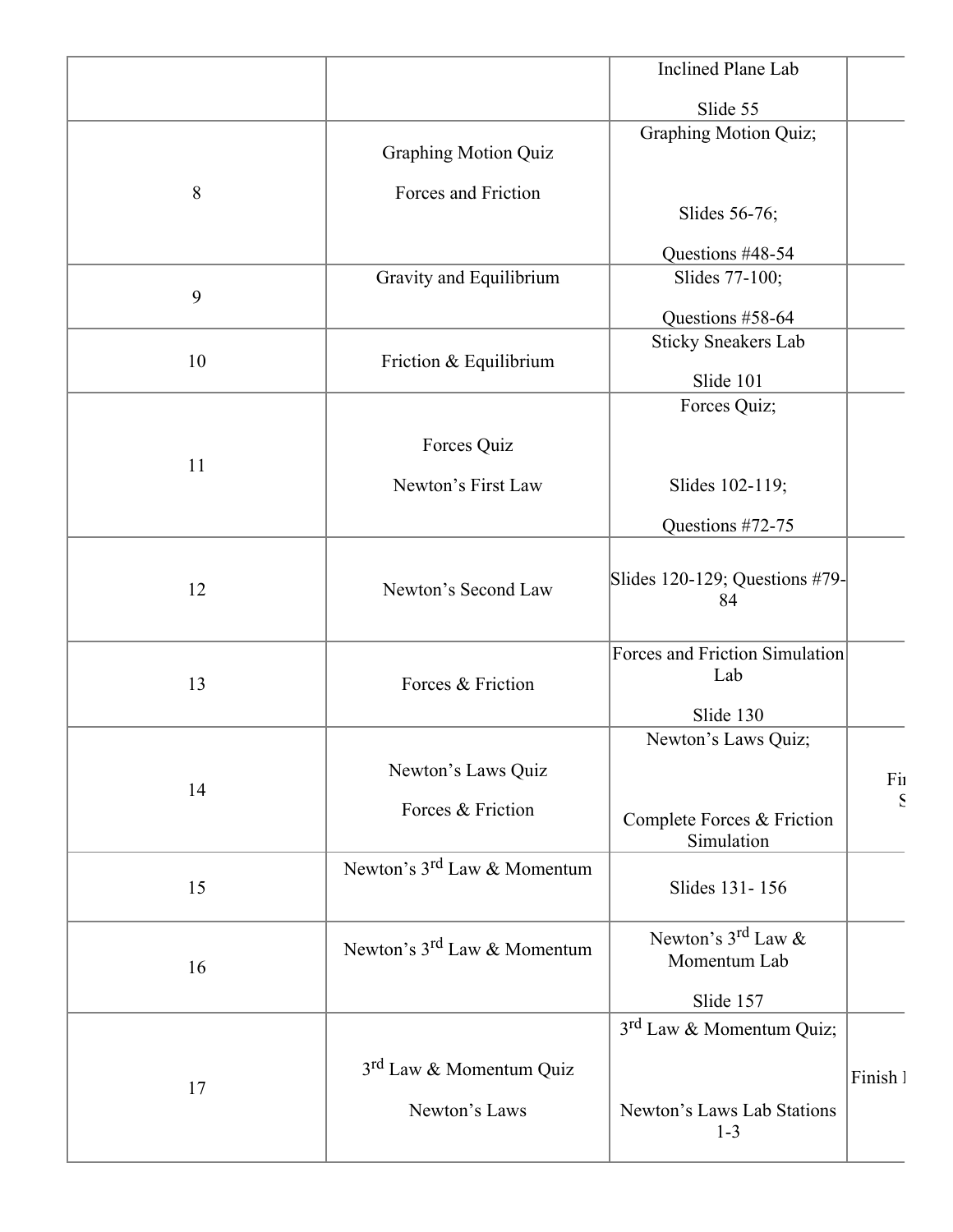|    |                                   | Slide 158                             |  |
|----|-----------------------------------|---------------------------------------|--|
| 18 | Newton's Laws Lab                 | Newton's Laws Lab Stations<br>$4 - 8$ |  |
|    | <b>Test Review using Notebook</b> | <b>Study Guide Review</b>             |  |
| 20 | Unit Test                         | Testing                               |  |
|    |                                   |                                       |  |

\*HW Problems are currently not scaffolded from least to most difficult, but are instead listed in order of topic. Teacher should pay special attention at the end of each class period when assigning HW so that only problems related to the topic that was taught are being assigned.

\*\*Pacing guide is based on 40minute class periods, you will need to adjust based on your school's schedule.

# **Integration of Career Readiness, Life Literacies and Key Skills**

| TECH.9.4.8.TL.4  | Synthesize and publish information about a local or global issue or event (e.g., MSLS4-5,<br>6.1.8. Civics PI.3).                                                                                                                                                  |
|------------------|--------------------------------------------------------------------------------------------------------------------------------------------------------------------------------------------------------------------------------------------------------------------|
| TECH.9.4.8.CT.1  | Evaluate diverse solutions proposed by a variety of individuals, organizations, and/or<br>agencies to a local or global problem, such as climate change, and use critical thinking<br>skills to predict which one(s) are likely to be effective (e.g., MS-ETS1-2). |
|                  | Multiple solutions often exist to solve a problem.                                                                                                                                                                                                                 |
| WRK.9.2.8.CAP.3  | Explain how career choices, educational choices, skills, economic conditions, and personal<br>behavior affect income.                                                                                                                                              |
| TECH.9.4.8.IML.1 | Critically curate multiple resources to assess the credibility of sources when searching for<br>information.                                                                                                                                                       |
| WRK.9.2.8.CAP.2  | Develop a plan that includes information about career areas of interest.                                                                                                                                                                                           |
| WRK.9.2.8.CAP.4  | Explain how an individual's online behavior (e.g., social networking, photo exchanges,<br>video postings) may impact opportunities for employment or advancement.                                                                                                  |
| TECH.9.4.8.TL.3  | Select appropriate tools to organize and present information digitally.                                                                                                                                                                                            |
| TECH.9.4.8.IML.3 | Create a digital visualization that effectively communicates a data set using formatting<br>techniques such as form, position, size, color, movement, and spatial grouping (e.g.,<br>6.SP.B.4, 7.SP.B.8b).                                                         |
| WRK.9.2.8.CAP.1  | Identify offerings such as high school and county career and technical school courses,<br>apprenticeships, military programs, and dual enrollment courses that support career or<br>occupational areas of interest.                                                |
| TECH.9.4.8.DC.2  | Provide appropriate citation and attribution elements when creating media products (e.g.,<br>$W.6.8$ ).                                                                                                                                                            |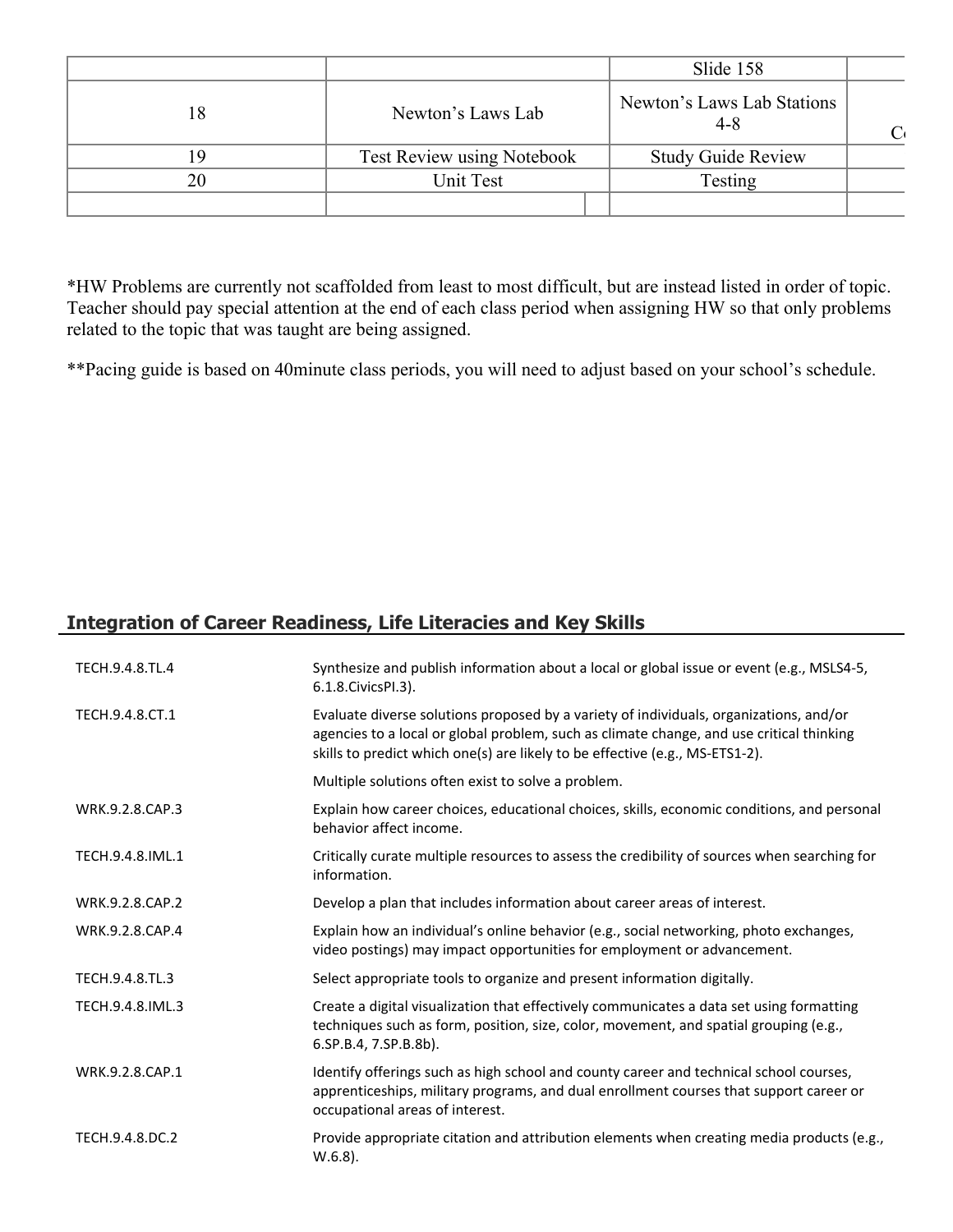## **Interdisciplinary Connections**

| LA.RI.8.1   | Cite the textual evidence and make relevant connections that most strongly supports an<br>analysis of what the text says explicitly as well as inferences drawn from the text.                                                                                       |
|-------------|----------------------------------------------------------------------------------------------------------------------------------------------------------------------------------------------------------------------------------------------------------------------|
| LA.RI.8.2   | Determine a central idea of a text and analyze its development over the course of the text,<br>including its relationship to supporting ideas; provide an objective summary of the text.                                                                             |
| LA.RI.8.3   | Analyze how a text makes connections among and distinctions between individuals, ideas,<br>or events (e.g., through comparisons, analogies, or categories).                                                                                                          |
| LA.RI.8.4   | Determine the meaning of words and phrases as they are used in a text, including<br>figurative, connotative, and technical meanings; analyze the impact of specific word<br>choices on meaning and tone, including analogies or allusions to other texts.            |
| LA.RI.8.5   | Analyze the structure an author uses to organize a specific paragraph in a text, including<br>the role of particular sentences, to develop and to refine a key concept.                                                                                              |
| LA.RI.8.6   | Determine an author's point of view or purpose in a text and analyze how the author<br>acknowledges and responds to conflicting evidence or viewpoints.                                                                                                              |
| LA.RI.8.7   | Evaluate the advantages and disadvantages of using different mediums (e.g., print or<br>digital text, video, multimedia) to present a particular topic or idea.                                                                                                      |
| LA.RI.8.8   | Delineate and evaluate the argument and specific claims in a text, assessing whether the<br>reasoning is sound and the evidence is relevant and sufficient; recognize when irrelevant<br>evidence is introduced.                                                     |
| LA.RI.8.9   | Analyze and reflect on (e.g., practical knowledge, historical/cultural context, and<br>background knowledge) two or more texts that provide conflicting information on the<br>same topic and identify where the texts disagree on matters of fact or interpretation. |
| MA.8.SP.A.3 | Use the equation of a linear model to solve problems in the context of bivariate<br>measurement data, interpreting the slope and intercept.                                                                                                                          |

### **Differentiation**

See differentiation suggestions in Discovery Techbook lessons.

[Differentiation in science](http://www.brighthubeducation.com/teaching-gifted-students/65181-differentiation-techniques-and-activities-in-the-classroom-for-gifted-students/) can be accomplished in several ways. Once you have given a pre-test to students, you know what information has already been mastered and what they still need to work on. Next, you design activities, discussions, lectures, and so on to teach information to students. The best way is to have two or three groups of students divided by ability level.

While you are instructing one group, the other groups are working on activities to further their knowledge of the concepts. For example, while you are helping one group learn the planet names in order, another group is researching climate, size, and distance from the moon of each planet. Then the groups switch, and you instruct the second group on another objective from the space unit. The first group practices writing the order of the planets and drawing a diagram of them.

Here are some ideas for the classroom when you are using differentiation in science:

 Create a tic-tac-toe board that lists different activities at different ability levels. When students aren't involved in direct instruction with you, they can work on activities from their tic-tac-toe board. These boards have nine squares, like a tic-tac-toe board; and each square lists an activity that corresponds with the science unit. For example, one solar system activity for advanced science students might be to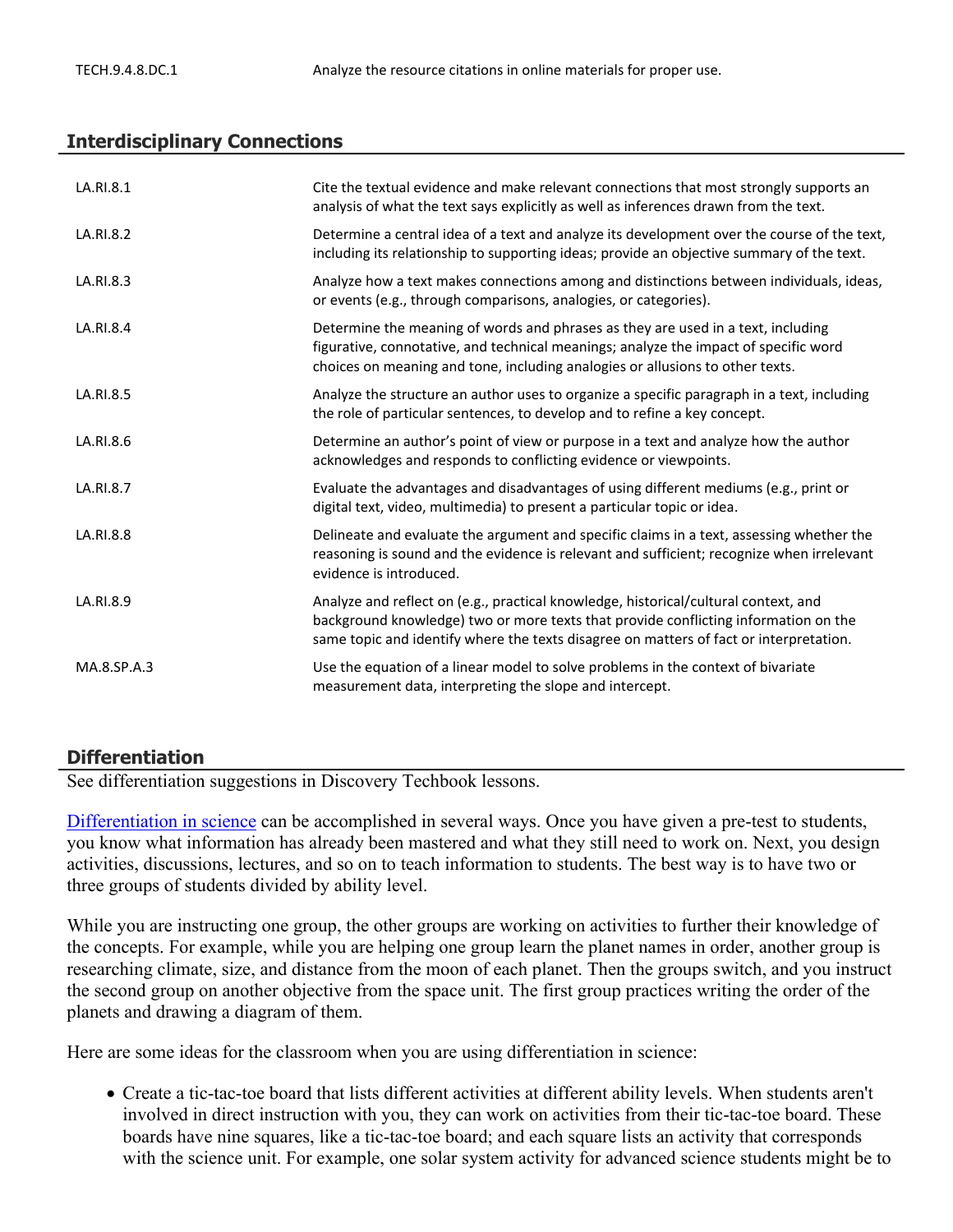create a power point presentation about eclipses. For beginning students, an activity might be to make a poster for one of the planets and include important data such as size, order from the sun, whether it has moons, and so on.

- Find websites on the current science unit that students can explore on their own.
- Allow students to work in small groups to create a project throughout the entire unit. For example, one group might create a solar system model to scale. Another group might write a play about the solar system. This is an activity these groups can work on while they are not working directly with you.

Differentiation in science gets students excited to learn because it challenges them to expand their knowledge and skills, instead of teaching the whole group concepts they have already mastered.

# **Modifications & Accommodations**

Refer to QSAC EXCEL SMALL SPED ACCOMMOCATIONS spreadsheet in this discipline.

# **Modifications and Accommodations used in this unit:**

In addition to differentiated instruction, IEP's and 504 accommocations will be utilized.

# **Formative Assessments**

Assessment allows both instructor and student to monitor progress towards achieving learning objectives, and can be approached in a variety of ways. **Formative assessment** refers to tools that identify misconceptions, struggles, and learning gaps along the way and assess how to close those gaps. It includes effective tools for helping to shape learning, and can even bolster students' abilities to take ownership of their learning when they understand that the goal is to improve learning, not apply final marks (Trumbull and Lash, 2013). It can include students assessing themselves, peers, or even the instructor, through writing, quizzes, conversation, and more. In short, formative assessment occurs throughout a class or course, and seeks to improve student achievement of learning objectives through approaches that can support specific student needs (Theal and Franklin, 2010, p. 151).

## **Formative Assessments used in this unit:**

Formative assessments as listed in unit.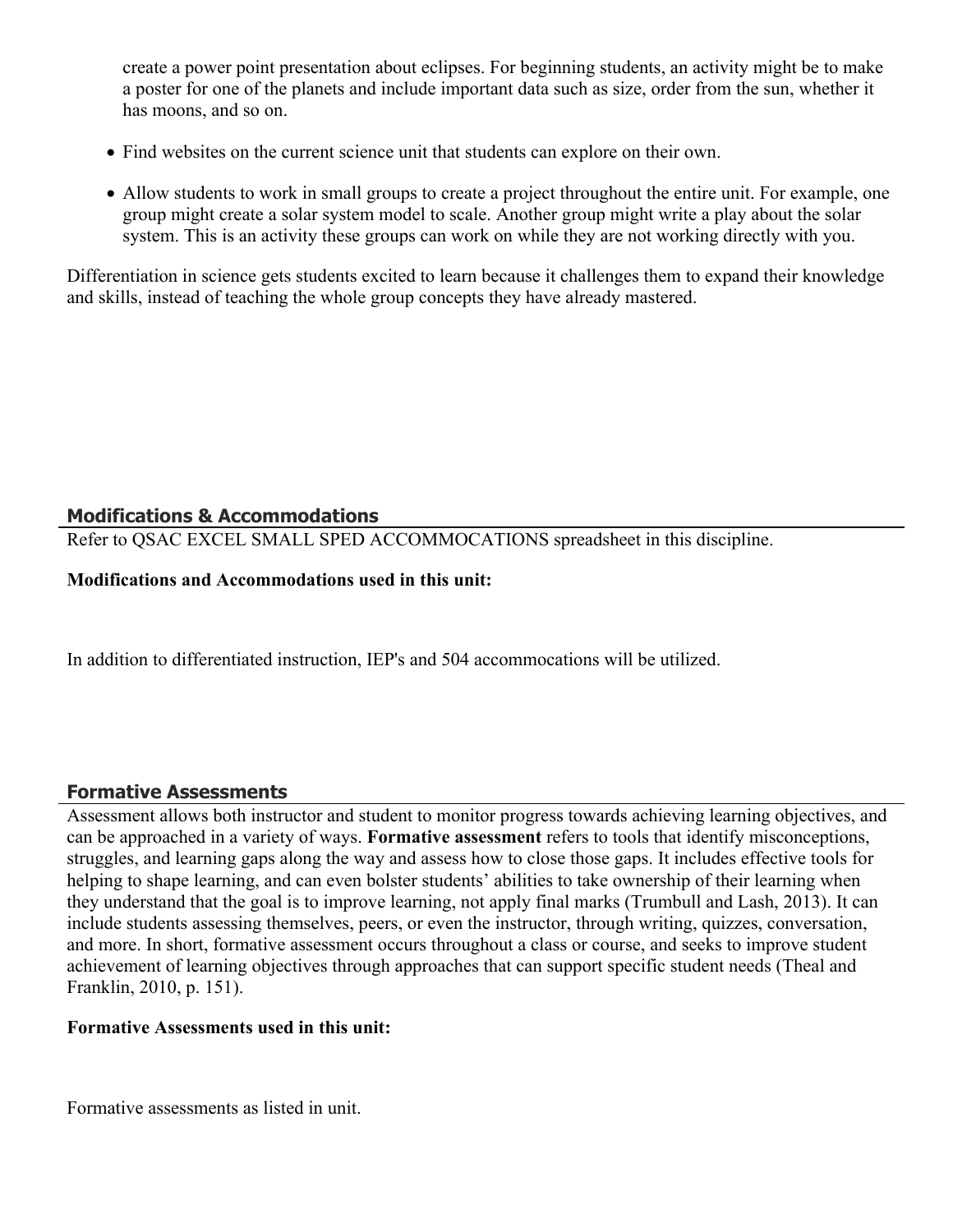See assessments located in the unit link above

#### **Summative Assessments**

**Summative assessments** evaluate student learning, knowledge, proficiency, or success at the conclusion of an instructional period, like a unit, course, or program. Summative assessments are almost always formally graded and often heavily weighted (though they do not need to be). Summative assessment can be used to great effect in conjunction and alignment with formative assessment, and instructors can consider a variety of ways to combine these approaches.

## **Summative assessments for this unit:**

Summative assessments as listed in unit.

See assessments located in the unit link above

## **Instructional Materials**

See materials located in Unit above.

### **Standards**

|            | Assessment is limited to vertical or horizontal interactions in one dimension.                                                                                                                                                                               |
|------------|--------------------------------------------------------------------------------------------------------------------------------------------------------------------------------------------------------------------------------------------------------------|
|            | Asking questions and defining problems in grades 6–8 builds from grades K–5 experiences<br>and progresses to specifying relationships between variables and clarifying arguments and<br>models.                                                              |
|            | All positions of objects and the directions of forces and motions must be described in an<br>arbitrarily chosen reference frame and arbitrarily chosen units of size. In order to share<br>information with other people, these choices must also be shared. |
|            | Asking Questions and Defining Problems                                                                                                                                                                                                                       |
|            | Systems and System Models                                                                                                                                                                                                                                    |
| SCI.MS-PS2 | Motion and Stability: Forces and Interactions                                                                                                                                                                                                                |
|            | Examples of devices that use electric and magnetic forces could include electromagnets,                                                                                                                                                                      |